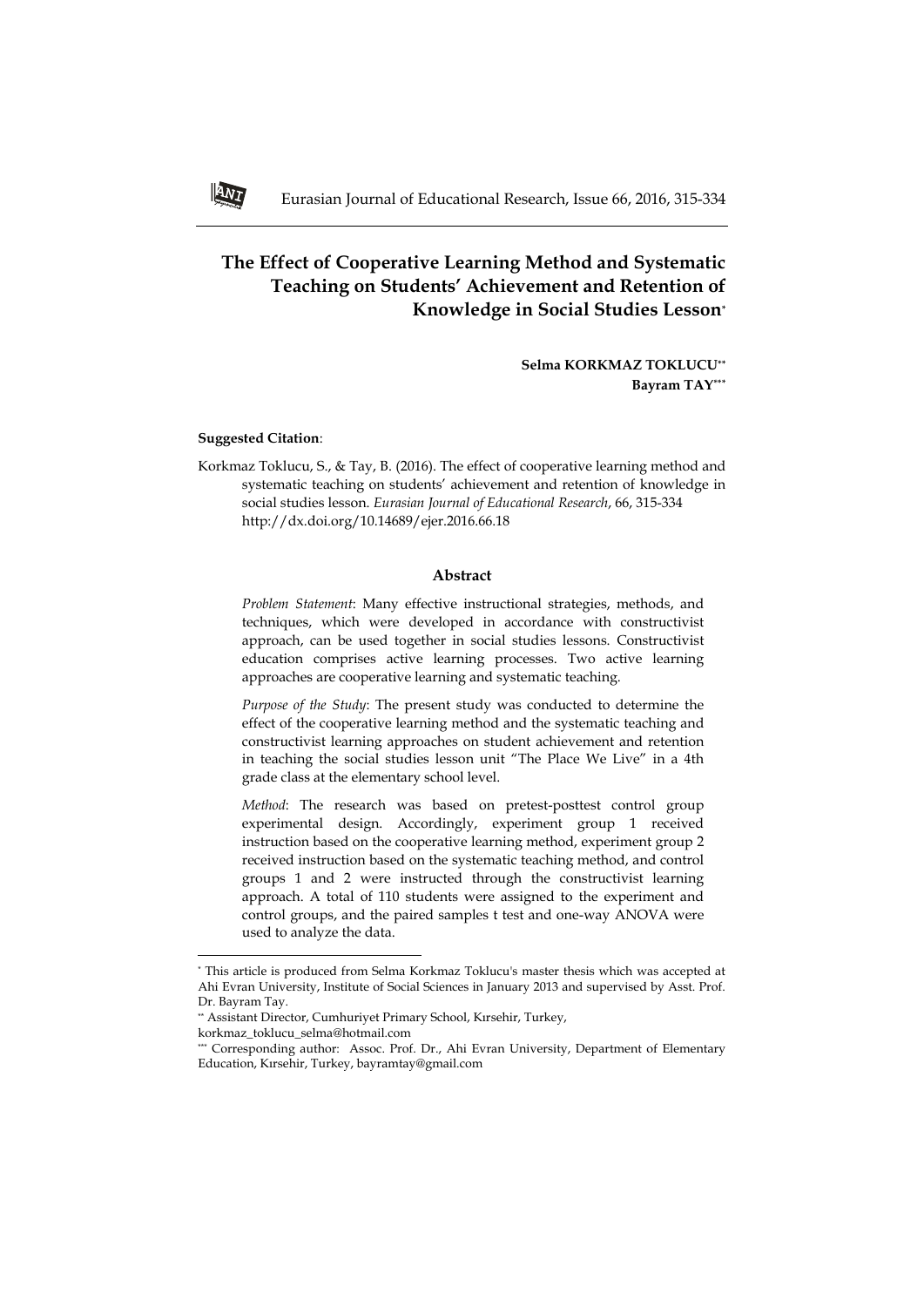*Findings*: The results of the study suggested that the cooperative learning method and the systematic teaching and constructivist learning approaches are effective ways of enhancing students' achievement. Conversely, experiment and control group post test scores were not significantly different from each other. The cooperative learning method and the systematic teaching and constructivist learning approaches (control-1) were found to secure retention of knowledge, but failed to achieve retention of the knowledge among students in control group 2.

*Conclusion and Recommendations*: The study found that cooperative learning and the systematic teaching and constructivist learning approaches were effective in enhancing student achievement and retention in social studies lessons (except for control-2). Based on these results, it is recommended that in order to enhance academic achievement and retention of gains in social studies lessons, the cooperative learning method and systematic teaching can be used in addition to the constructivist learning approach. Moreover, failure of the constructivist learning approach to achieve retention in control group 2 can be based on different reasons. One reason can be the teachers' lack of knowledge about the basic philosophy and steps of constructivist approach. In this context, it is recommended that teachers should have in-service training about the constructivist approach.

*Keywords*: Social studies, cooperative learning method, systematic teaching, constructivist learning approach

#### **Introduction**

With the implementation of the 2005 curriculum in Turkey, the constructivist learning approach was employed to provide students with basic knowledge, skills, attitudes, and values regarding social life in social studies lessons. Constructivism is based on the idea that people learn better when they actively construct knowledge and associate new knowledge with previous knowledge (Smerdon, Burkam & Lee, 1999). Students who learn according to the constructivist approach discover knowledge and use it effectively in various situations (Perkins, 1999). In this context there are two principles of constructivism. First, knowledge cannot be acquired in passively. Knowledge is actively constructed and this constructed knowledge can differ from person to person. Second, there is not a single truth in the world. Since individuals try to understand the world through their own experiences, truth differs according to every individual's own perception (Wheatley, 1991). Furthermore, constructivism is not a theory of teaching but rather of learning (Richardson, 2003, p. 1629). Grennon Brooks and Brooks (1993, as cited in Brooks & Brooks, 1999, p. 20) define the five basic principles of constructivism as follows:

1. A constructivist teacher seeks for and cares about learners' viewpoints.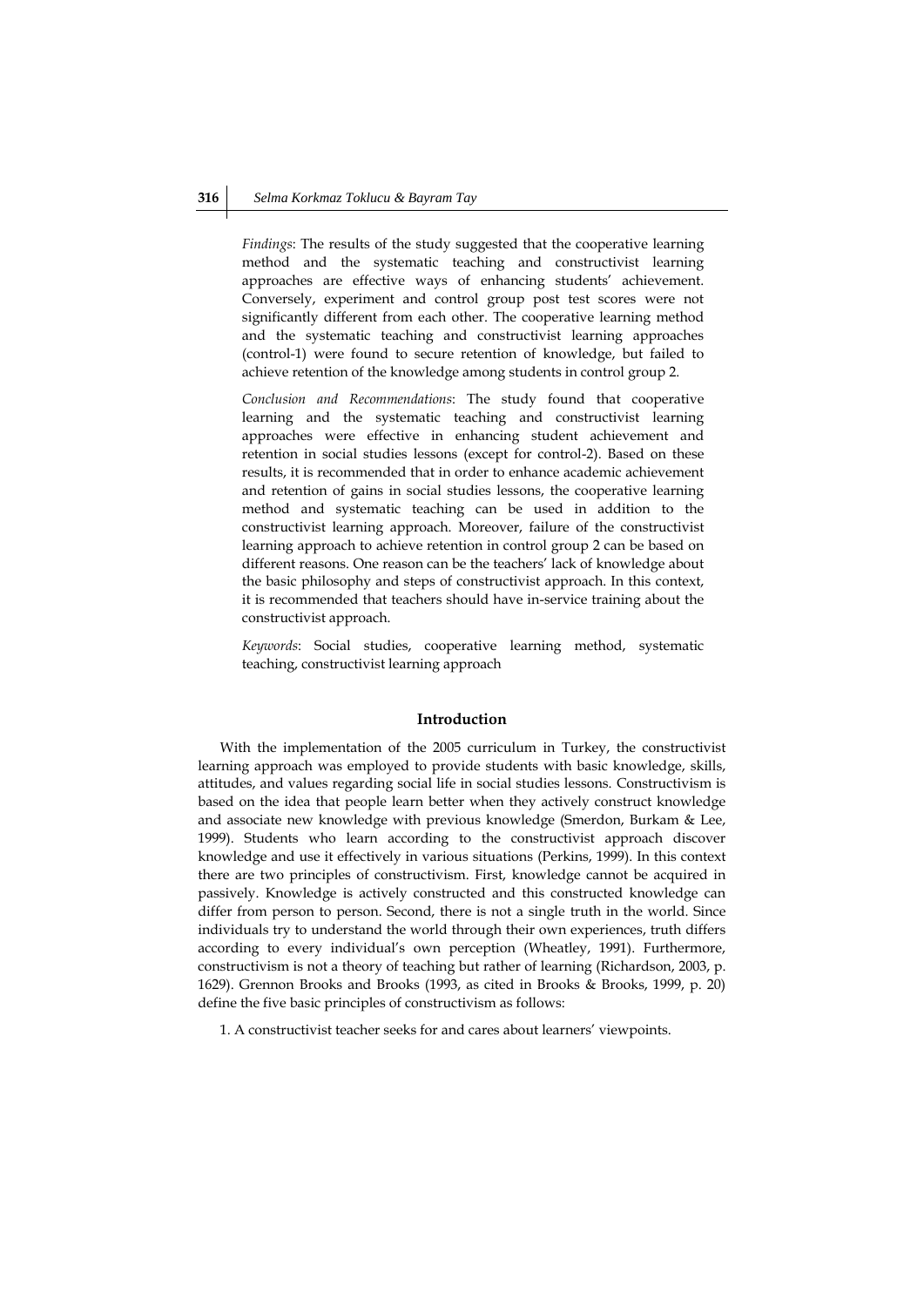2. A constructivist teacher constructs (plans) the lessons to challenge the students' assumptions.

3. A constructivist teacher is aware that students need to make additions regarding the curriculum.

4. A constructivist teacher does not construct (plan) the lessons around small fragments of knowledge, but instead around great ideas.

5. A constructivist teacher does not evaluate the students' learning separately, but instead within the context of daily classroom research.

Though it has different definitions and procedures, the nature of constructivist lessons involves four well accepted components. These are:

1. Students construct meaning on their own.

2. New learning is constructed on previous knowledge.

3. Learning is consolidated with social interaction.

4. Meaningful learning develops through authentic tasks (Good & Brophy, 1994 as cited in Cooperstein & Kocevar-Weidinger, 2004).

These principles must be considered if the constructivist learning approach is to bring about meaningful learning and students' awareness (Unal, 2010). Another approach that can help achieves meaningful learning in social studies lessons is cooperative learning. Cooperative learning is the most remarkable and productive of all fields of practice, research, and theory in education (Johnson, Johnson & Stanne, 2000). Johnson & Johnson (1999, p. 68) state that cooperative learning is a versatile procedure and can be used for a variety of purposes. In other words, cooperative learning develops when students work together in order to achieve common learning goals (Johnson & Johnson, 1999 as cited in Johnson, Johnson & Stanne, 2000). Furthermore, cooperative learning is the cooperative work of students in order to achieve shared learning goals, including the completion of certain assignments and tasks in a period of several weeks (Johnson, Johnson & Smith, 1998). To succeed in these cooperative activities, basic principles of the cooperative learning method should be taken into consideration. These five basic principles include: positive interdependence, face-to-face interaction, individual accountability, social skills, and group process (Johnson, Johnson & Holubec, 1992).

Another approach to enhance learner achievement in social studies lessons is systematic teaching. Systematic teaching is based on the probability philosophy, which states that education can be arranged for every student, for certain groups, or even for all people. Moreover, teaching, learning, and evaluation activities can be handled in a similar vein with multi or single dimensional perspectives. How all activities are constructed changes according to the situation and conditions. As there is no single learning-teaching strategy, theory, method, technique, or tactic for now, there may be no strategy, theory, method, technique, or tactic that learners always use to acquire every kind of behavior. Many rationales can be employed. One may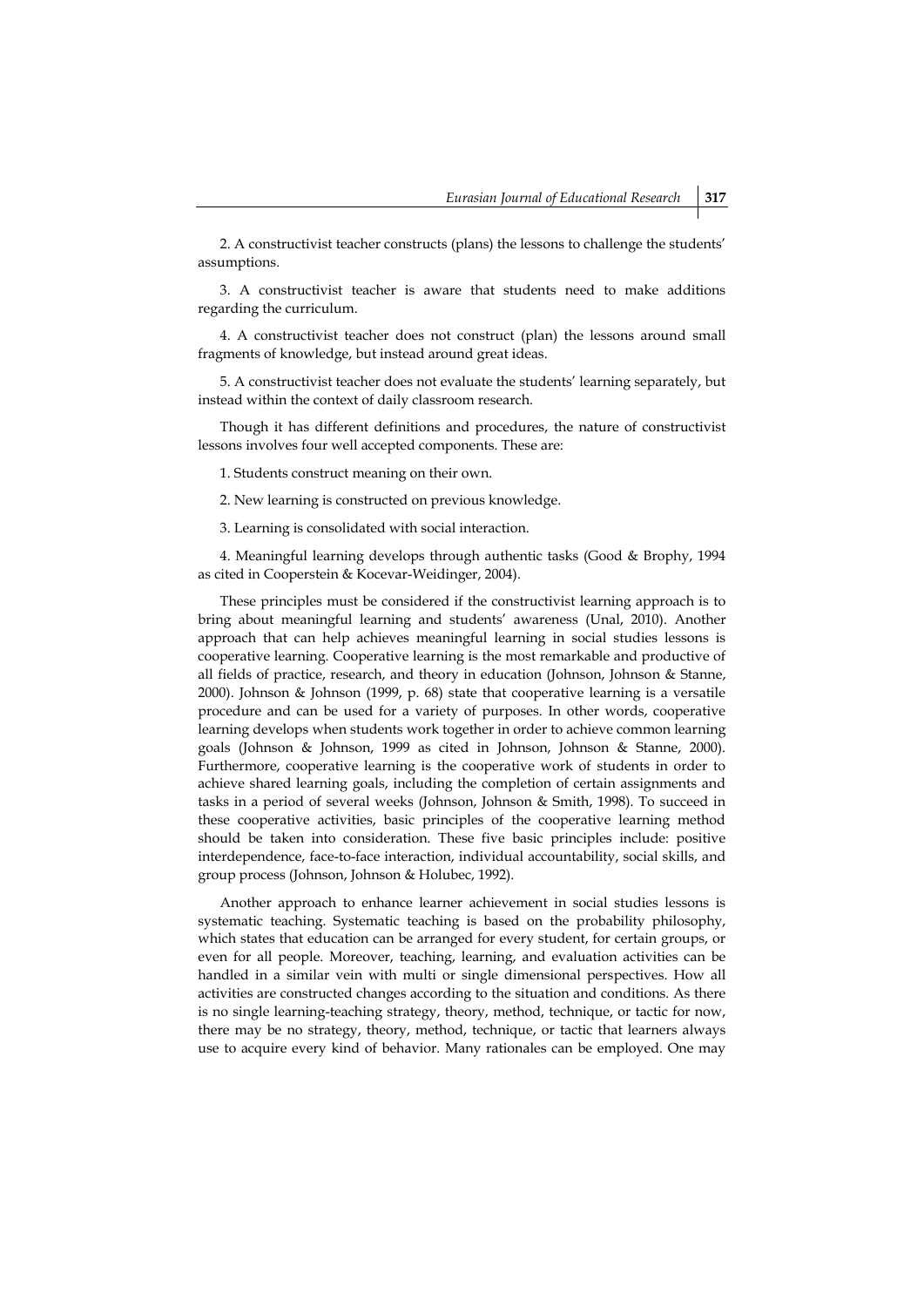prefer discovering, comprehending, using, and reproducing knowledge while acquiring knowledge, skills, affects, and intuitions (Sonmez, 2004).

Systematic teaching is based on discovering, making sense of, using, and reproducing knowledge by students. A teacher can only be a guide. Any kind of learning and teaching activity can generally be centered on the students. Teachers should generally arrange the settings and provide resources for the students to discover, comprehend, use, and reproduce knowledge. Students should discuss with pictures, slides, cases, dialogues, and dramatizations, and discover the principles and method themselves. Teachers should only provide cues, feedback, and correction (Sonmez, 2010). Educational games, contests, scientific research, time, love, reasoning, a democratic environment, and multidimensional evaluations are the major components of systematic teaching (Sonmez, 2010).

In this context, both cooperative learning and systematic teaching can be regarded as active learning methods. Considering the theoretical accounts above, it is assumed that social studies lessons conducted per the constructivist learning approach can be executed with the cooperative learning method and systematic teaching as well. The constructivist learning approach, cooperative learning method, and systematic teaching mainly suppose that students can access and internalize knowledge through different activities and participation in learning activities. In addition to this, considering that enriching the learning environment with different strategies, methods, and techniques enhances learning, the constructivist learning approach, the cooperative learning method, and systematic teaching are believed to be effective ways of instruction. The rationale behind this study was the pedagogical importance of investigating and comparing the contributions of the constructivist learning approach, the cooperative learning method, and systematic teaching to students' learning and retention of knowledge. It is also believed that this comparison will once again stress the necessity of using different activities, like the cooperative learning method and systematic teaching, beside those in the teacher's guide for a social studies course in order to enhance the retention of knowledge. It is thought that the findings of this study will contribute to increasing the efficacy and productivity of social studies lessons and serve as a reference to future research.

A review of relevant literature reveals there is research on cooperative learning for different grades, subject fields, and units, and cooperative learning has been generally compared with traditional teaching methods or the constructivist approach (Karaoglu, 1998; Ozkal, 2000, Celebi, 2006; Law, 2008; Eskiturk, 2009). Various research has been conducted about using systematic teaching for different grades, subject fields, and units, and it is generally compared with traditional teaching methods or the constructivist approach (Alacapinar, 2002; Cetin, 2003; Kocak, 2004; Memisoglu, 2004; Pas, 2004; Piji, 2006; Kapicioglu, 2006; Kucukoglu, 2007; Takkac, 2007; Ontas, 2010). No research has been found with the aim of comparing the efficacy of more than one approach in this subject field, unit, and grade. Therefore, the present research is regarded as important in providing resourceful findings for future research.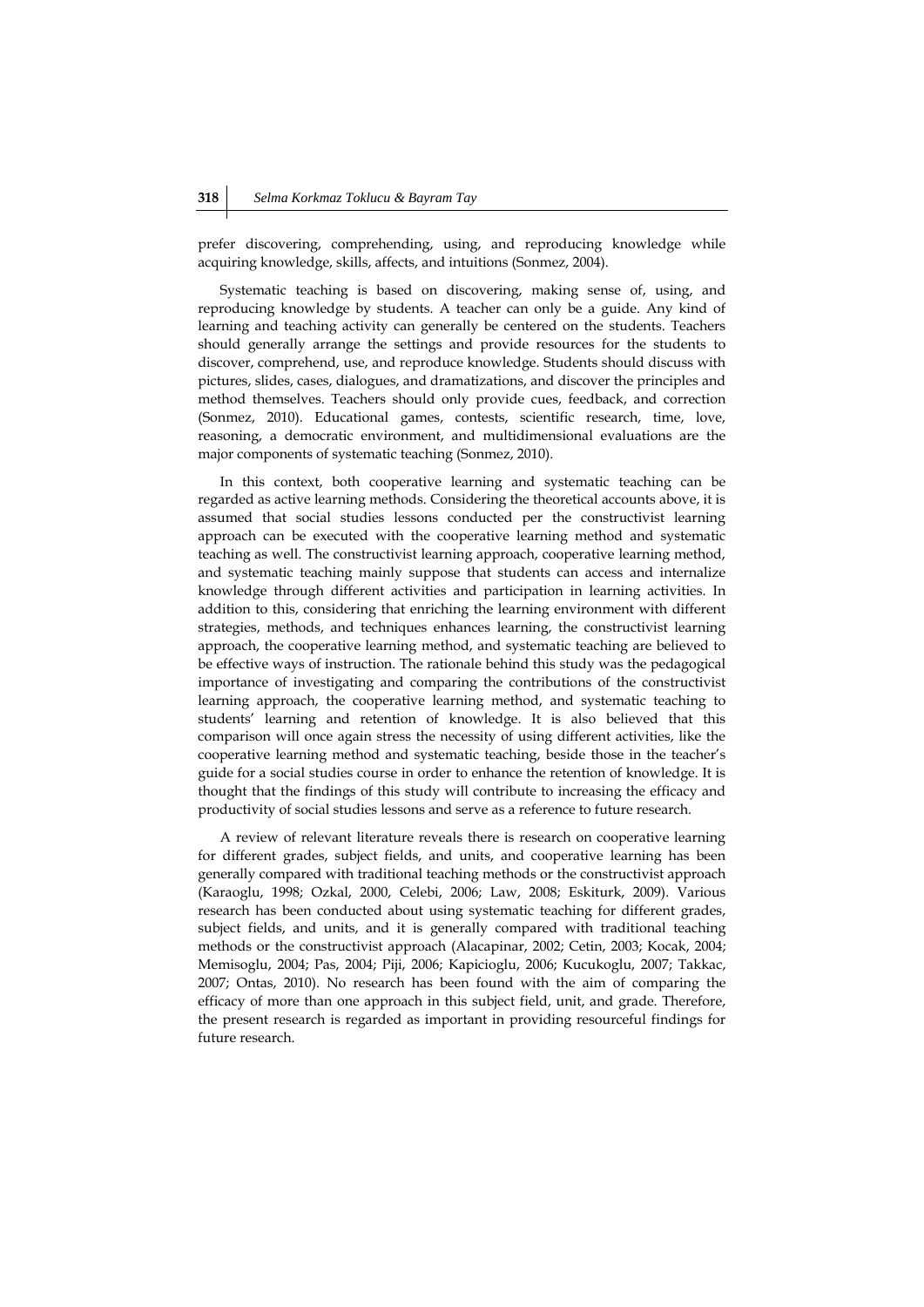#### *The Purpose of the Study*

The present research aimed to investigate whether or not there is any statistically significant difference between the levels of achievement and knowledge retention of 4th class elementary students regarding "The Place We Live" unit taught in social studies using the cooperative learning method and the systematic teaching and constructivist learning approaches. In line with this major purpose the following hypotheses were tested:

Hypothesis 1: There are statistically significant differences between pre- and postexperiment achievement levels of students who were taught using the cooperative learning method (experiment-1) and the systematic teaching (experiment-2) and constructivist learning approaches (control group 1-2).

Hypothesis 2: There are no statistically significant differences between postexperiment achievement levels of students in experiment and control groups.

Hypothesis 3: There are no statistically significant differences between postexperiment achievement levels and knowledge retention levels of students in experiment and control groups.

Hypothesis 4: There is no statistically significant difference between knowledge retention levels of students in experiment and control groups

### **Method**

#### *Research Method*

In line with the purpose of the study a quantitative approach was employed and pretest-posttest control group experimental design was used. The experimental method is based on experiments, defined as a test conducted under controlled conditions in order to investigate the truth of a hypothesis or to reconfirm an already known truth. The key element in this definition is control, which distinguishes experimental design from non-experimental designs (Muijs, 2004, p. 13).

## *Data Source*

Data were collected from 4th grade students studying at two elementary schools in Kirsehir province during the 2011–2012 school year. Since four groups (two experiments and two controls) were involved in the study, a multi-stage sampling method was used. Multi-stage sampling requires using different sampling methods at every stage of sampling (Buyukozturk, Kilic Cakmak, Akgun, Karadeniz & Demirel, 2010). A convenience sampling method was used for the present study, which brings speed and ease to the research (Yildirim & Simsek, 2011). Accordingly, the sample was selected from the city where the researchers worked. In the second stage a simple random sampling method was used. Accordingly, the names of the elementary schools in Kirsehir province were written on pieces of paper, and one paper was selected randomly. In the third stage the purposive sampling method was used. Those schools similar to elementary school A (selected in the second stage) in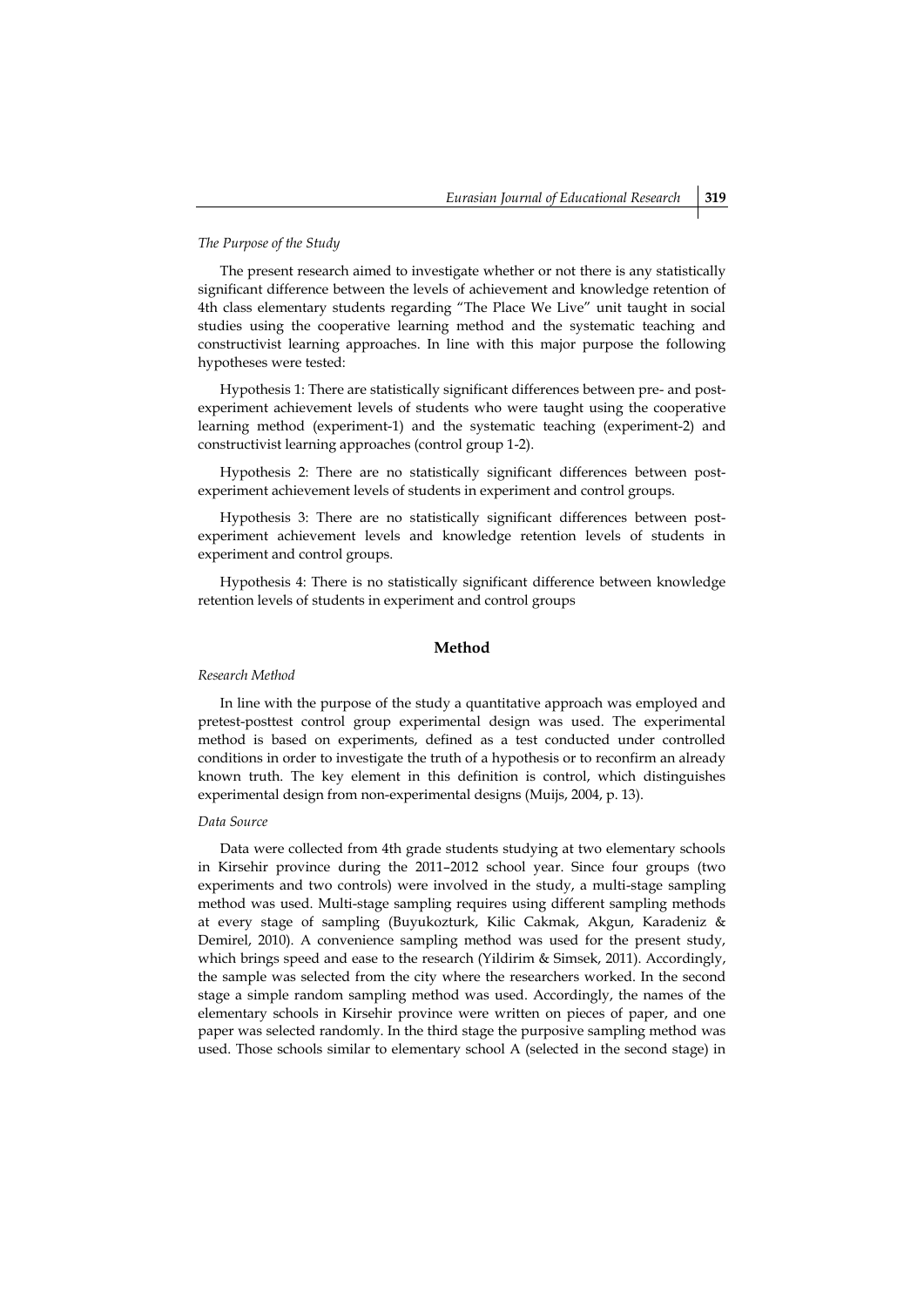terms of socio-economic environment and school success were determined; i.e., a homogeneous sampling method was used. Next, the second school (B) was selected randomly from among the elementary schools selected according to the homogeneous sampling. Elementary school A had a total of five 4th classes and school B had eight 4th classes. All of these classes were administered the pre-test and, according to the results, three classes (two experiment and one control) were selected from school A and one class (control group) was selected from school B as the study groups. A total of 110 students were involved in these four groups. These four equivalent 4th classes were randomly assigned as experiment and control groups. Some descriptive are given in Table 1 below.

## **Table 1.**

| School         |                    |                |      |                             |         | Gender |            | Number of |
|----------------|--------------------|----------------|------|-----------------------------|---------|--------|------------|-----------|
|                | Group              | $\overline{X}$ | S    | Treatment                   | Class   |        | <b>Boy</b> | students  |
| $\overline{A}$ | Experiment<br>$-1$ | 13,03          | 4,48 | Cooperative<br>learning     | $4-A$   | 13     | 15         | 28        |
| A              |                    | 10,91          | 3,41 |                             | $4 - B$ | 17     | 15         | 32        |
| $\overline{A}$ | Experiment<br>$-2$ | 13,23          | 4,55 | Systematic<br>teaching      | $4-C$   | 15     | 11         | 26        |
| A              | Control-1          | 13,53          | 5,12 | Constructiv<br>ist learning | 4-D     | 11     | 17         | 28        |
| A              |                    | 14,71          | 3,63 |                             | $4-E$   | 13     | 19         | 32        |
| B              |                    | 22,15          | 1,94 |                             | $4-A$   | 16     | 18         | 34        |
| B              |                    | 10,52          | 3,58 |                             | $4 - B$ | 15     | 14         | 29        |
| B              | Control-2          | 12,57          | 4,37 | Constructiv<br>ist learning | $4-C$   | 16     | 12         | 28        |
| B              |                    | 8,72           | 3,34 |                             | $4-D$   | 14     | 11         | 25        |
| B              |                    | 16,82          | 3,80 |                             | $4-E$   | 19     | 14         | 33        |
| B              |                    | 16,46          | 3,85 |                             | $4-F$   | 17     | 11         | 28        |
| B              |                    | 9,59           | 3,97 |                             | $4-G$   | 16     | 13         | 29        |
| B              |                    | 21,88          | 1,75 |                             | $4-H$   | 12     | 14         | 26        |

*Descriptives for the Study Groups*

Of those 4th graders who participated in the study, 55 (50%) were boys and 55 (50%) were girls.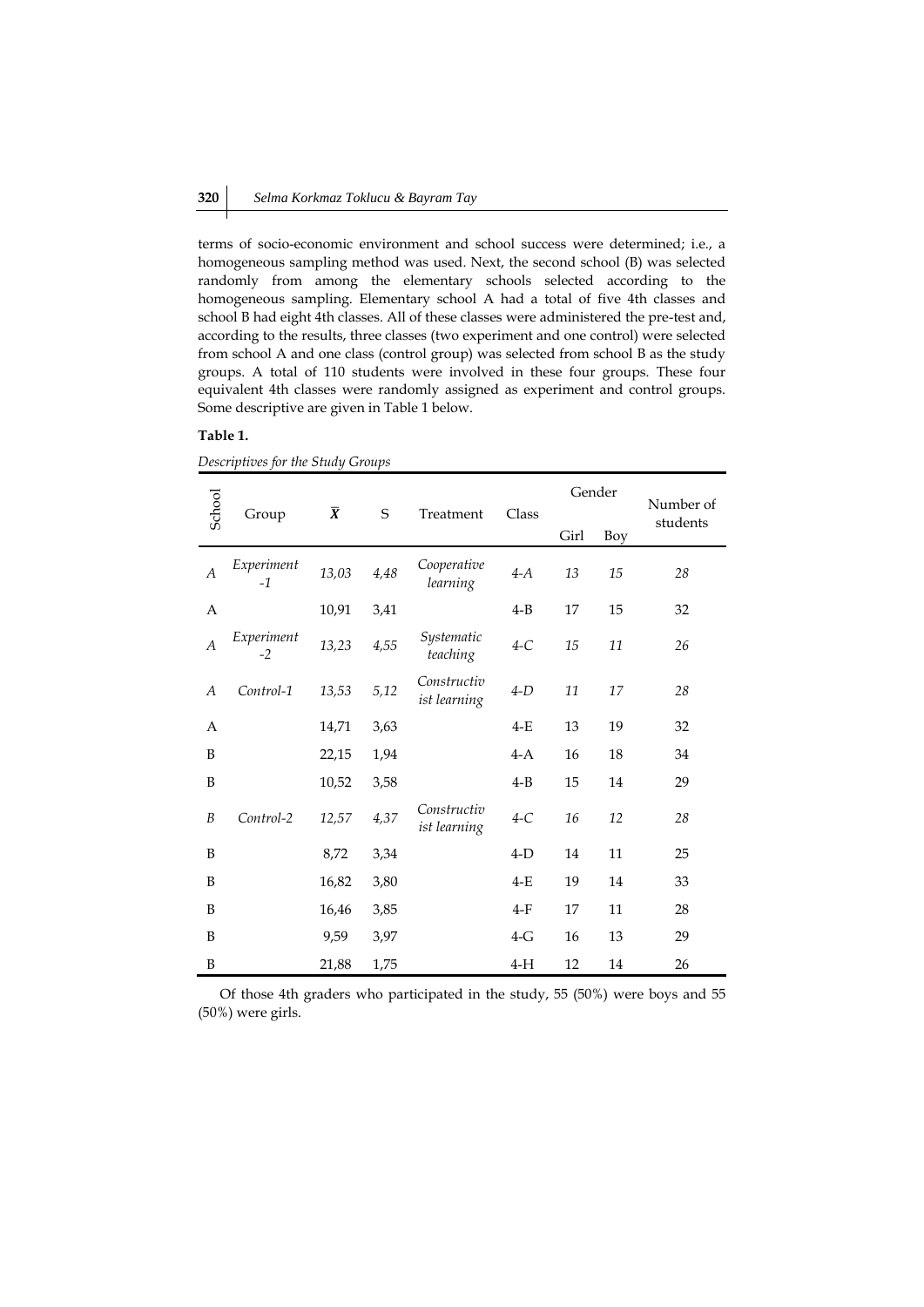#### *Instrument*

In order to measure to what extent the students in the experiment and control groups gained the objectives of the unit, an achievement test developed by researchers was used. This test was administered on the participants three times as a pre-test, post-test, and retention test. The achievement test was developed according to the objectives of the "The Place We Live" unit in the curriculum of 4th grade Social studies lesson in line with the following steps:

1. First, a table of specifications was prepared for the achievement test.

2. After preparing the specifications table, 65 multiple-choice items were written for unit "The Place We Live", based on the 4th grade social studies curriculum, course books, student workbooks, teacher guide books, and reference books.

3. The draft test was consulted by an expert panel of three academicians from Ahi Evran University who specialized in teaching social studies; one social studies teacher and two classroom teachers. The test was revised based on their feedback. Next, an achievement test was administered to 196 fifth graders who had already studied the relevant unit. As a result of the pilot study, indices for difficulty and discrimination for each item and the reliability for the test in general were calculated. The final form of the achievement test comprised 25 items and the alpha reliability coefficient of the test was estimated to be .82.

#### *Procedure*

Necessary permissions were granted before implementing the study and the following actions were taken:

1. The instrument was developed. Using this instrument, study groups were assigned and the pre-test applied.

2. Lesson plans were prepared in accordance with the cooperative learning method and systematic teaching to be implemented in experiment groups 1 and 2, respectively. Lesson plans for systematic teaching were prepared based on the sample plans developed by Sonmez (2010). The cooperative learning method-based lesson plans were consulted by two academicians from Ahi Evran University who had written a thesis and articles about cooperative learning. Systematic teachingbased lesson plans were consulted by three academicians who specialized in curriculum development. Based on feedback from these academicians, lesson plans were revised.

3. As the social studies lesson plans are currently used based on the constructivist approach, no alternative lesson plans were prepared for the control groups. The lesson plans provided in teacher guides were used for these groups.

4. Before the treatment, students in experiment groups 1 and 2 were separately informed about the cooperative learning method and systematic teaching and the relevant activities used in these methods, respectively.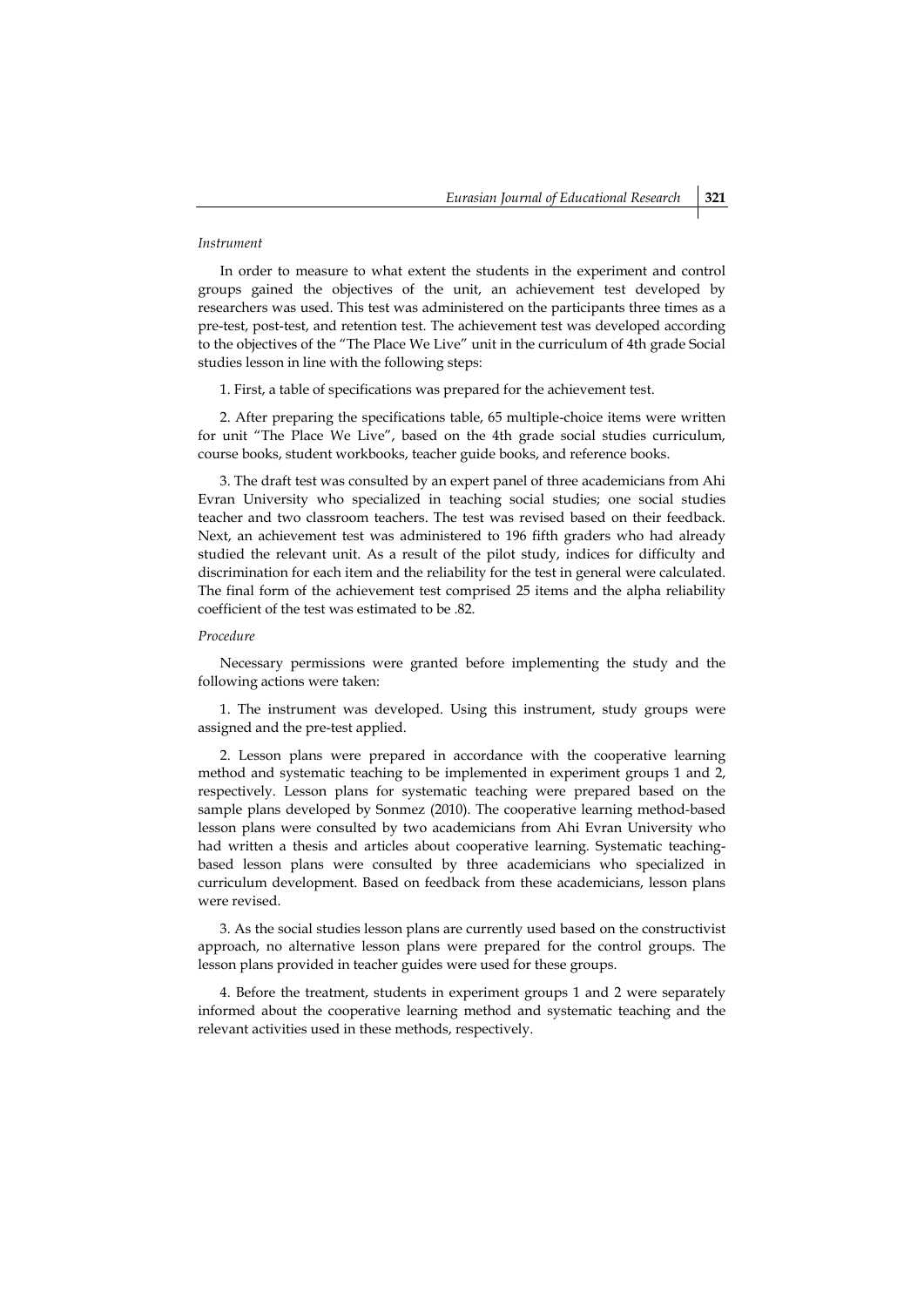7. The treatment was done for five weeks between 1 November 2011 and 30 November 2011. The duration of the treatment, as assigned in the curriculum, was 15 lesson hours.

8. Students heterogeneously assigned into clusters during cooperative group work in experiment group 1, and scenarios were successively given to each cluster in accordance with the lesson objectives. Five distinct topics in the unit "The Place We Live" were taught using techniques from the cooperative learning method, including combining, ask together learn together, student team achievement parts, learning together, and group inquiry. The activities arranged in accordance with the basic principles and steps of these techniques were applied for five weeks. Each of these techniques and relevant tasks were introduced and explained to the students before the treatment. Students were given different tasks and thus engaged to the lesson activity. Group members were changed for each topic. The seats were rearranged before each lesson according to the techniques. Various resources and materials were used while teaching the unit and topics. Various worksheet and activities were prepared for the topics and revision tests were administered at the end of each week. Activities took place in the classroom.

9. Students in experiment group 2 were taught lessons using systematic teaching. Various resources and materials were used while teaching the topics. The behavioral objectives were determined and then teaching and learning processes were arranged. The lesson plans included proper and consistent activities regarding the behavioral objectives, and strategies, methods, and techniques suitable for these objectives. The questions to be asked to the students, and their correct answers, cues, corrections and feedback, and reinforcements were prepared. Questions were asked equally to all students in order to engage them in the lessons. Relevant pedagogical materials were prepared and used when necessary. Colored picture sets and sample cases were used to ensure that students could discover the knowledge and produce new knowledge based on what they had learned. During the development part of the lesson the teacher projected slides and used examples about the topic to contextualize verbal explanations. The teacher asked questions about the concepts taught. After explaining the topics, the teacher helped the students acquire the relevant knowledge thanks to colored pictures and sample cases. Students were asked to make short dramatizations (using puppets) about the topics. Summaries were provided from time to time. Supportive points were presented during transitional summaries, and main points were presented during the final summary. Relevant activities were prepared and revision tests were administered at the end of each week. Students were evaluated for their gains during the process.

10. Students in control groups 1 and 2 were taught the lessons according to the constructivist learning approach. The teacher used the methods as specified in the teacher guidebook in order to have the students achieve the objectives. She used the activities in the student workbook and adopted the lesson plan as suggested in the teacher guide book. The constructivist approach-based social studies curriculum was implemented accompanied with a main course book and a student workbook. Before transition to the main topic, the teacher made an introduction using the statements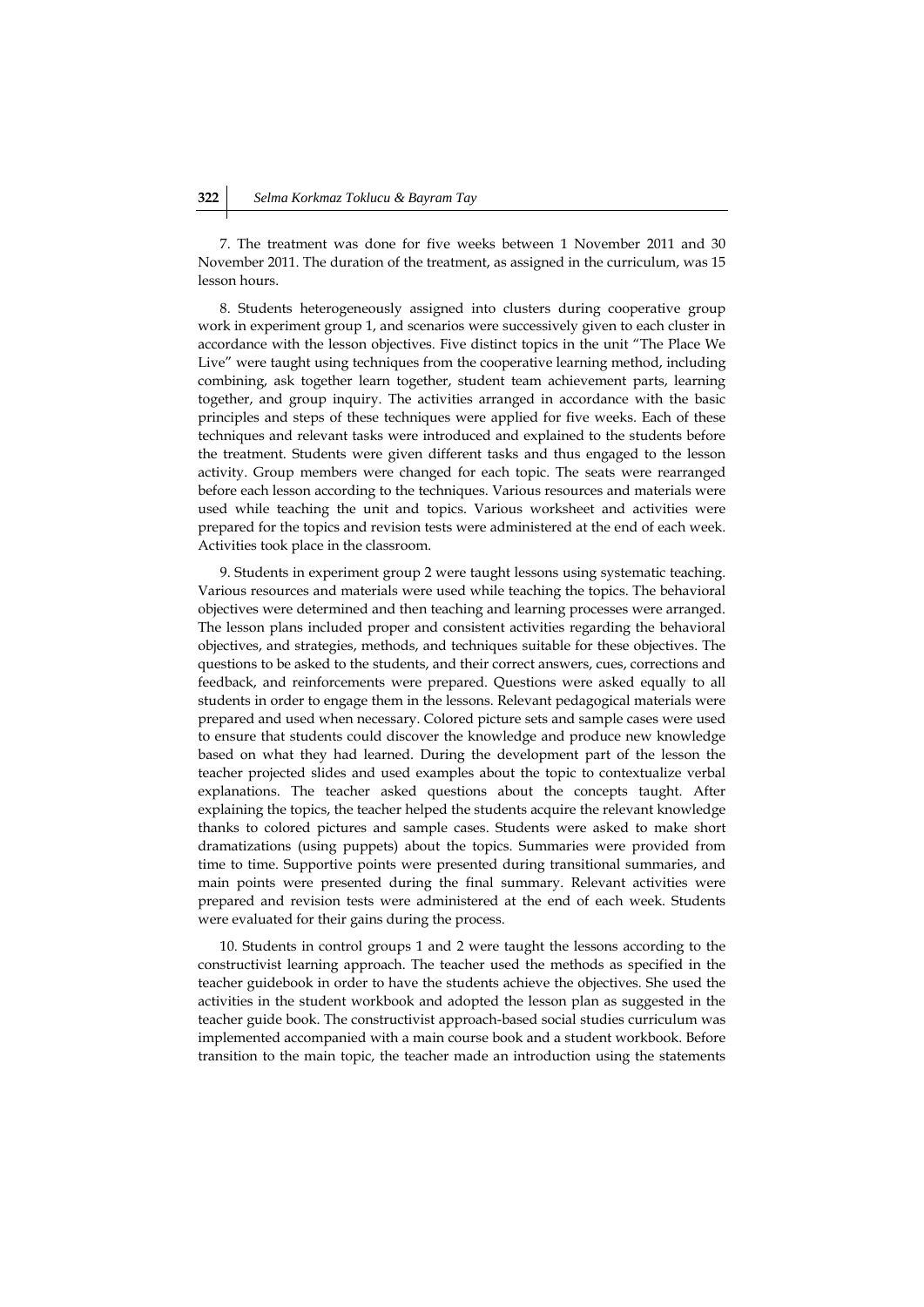from the lead-in part of the lesson plan, and then implemented the instructional activities following the directions in the teacher guidebook. Classroom teachers met before the lessons and exchanged their views about how to teach.

11. A social studies achievement test was administered twice following the completion of relevant lessons with all four groups, one as the post-test (2 December 2011) and the other as a retention test 4 weeks later (30 December 2011).

## *Data Analysis*

While evaluating the social studies achievement test administered as the pre-test, post-test, and retention test, correct answers were scored with one (1) point, whereas wrong or unanswered items were scored as zero (0). Scores were recorded in a computer and analyzed using SPSS software. The data were analyzed using mean, standard deviation, paired samples t test, and one-way ANOVA. The level of significance was considered  $p$ < 0.05.

## **Results**

One-way ANOVA was used to test the statistically significant differences between the pre-test scores of students in the experiment and control groups. The results are given in the table below.

## **Table 2.**

*Results of One-Way ANOVA Test regarding Pre-Test Scores of Experiment and Control Groups* 

| Source of variance | Sum of squares | df  | Mean squares |      |      |
|--------------------|----------------|-----|--------------|------|------|
| Between groups     | 13.690         |     | 4.563        |      |      |
| Within groups      | 2283.401       | 106 | 21.542       | .212 | .888 |
| Total              | 2297.091       | 109 |              |      |      |

According to Table 2, there is no significant difference between the pre-test scores of groups  $[F_{(3-106)} = .212; p>0.05]$ . Based on this finding, the pre-test scores of the groups before the treatment can be said to be equivalent.

*Hypothesis 1:* There are statistically significant differences between pre- and posttest experiment achievement levels of students who were taught using the cooperative learning method (experiment-1) and the systematic teaching (experiment-2) and constructivist learning approaches (control group 1-2).

To test the first hypothesis a paired sample *t* test was used. The results are presented in the following table.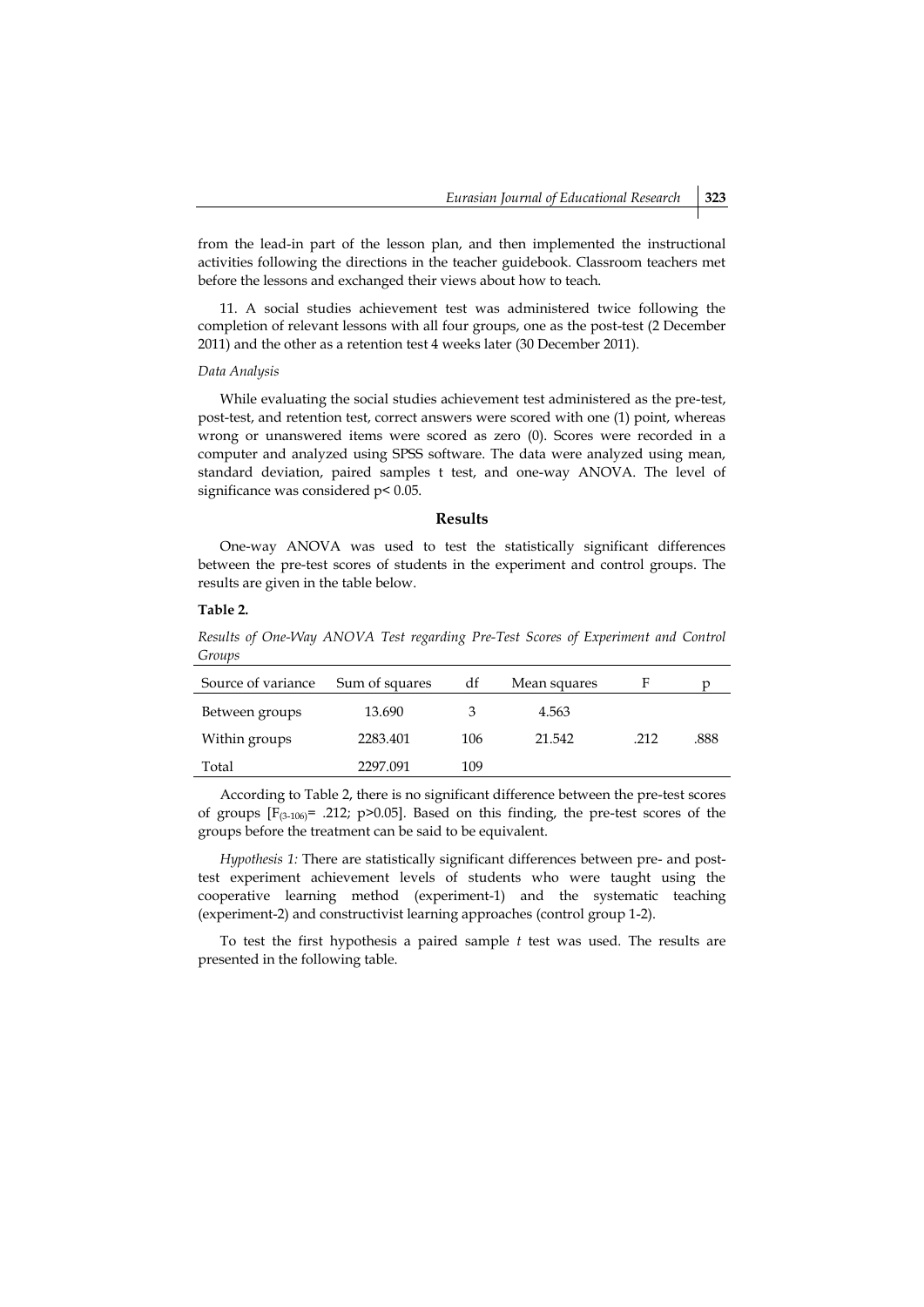#### **Table 3.**

*Results of Paired Samples T Tests Comparing Pre-Test and Post-Test Scores of Experiment And Control Groups*

| Group        | Test      | N  | $\overline{X}$ | S      | df | t         | Ρ    |
|--------------|-----------|----|----------------|--------|----|-----------|------|
|              | Pre-test  | 28 | 13.03          | 4.4843 |    |           |      |
| Experiment-1 | Post-test | 28 | 21.17          | 2.6254 | 27 | $-11.524$ | .000 |
|              | Pre-test  | 26 | 13.23          | 4.5546 |    |           |      |
| Experiment-2 | Post-test | 26 | 19.80          | 4.1087 | 25 | $-13.001$ | .000 |
| Control-1    | Pre-test  | 28 | 13.53          | 5.1170 |    | $-8.011$  |      |
|              | Post-test | 28 | 19.07          | 2.8011 | 27 |           | .000 |
| Control-2    | Pre-test  | 28 | 12.57          | 4.3667 | 27 | $-7.745$  | .000 |
|              | Post-test | 28 | 19.25          | 4.4524 |    |           |      |

An analysis of table 3 reveals that there are statistically significant differences between pre-test and post-test achievement scores of experiment and control groups  $[(t_{(27)} = -11.524; p<0.05); (t_{(25)} = -13.001; p<0.05); (t_{(27)} = -8.011; p<0.05); (t_{(27)} = -7.745;$ p<0.05)]. Based on these findings, the first hypothesis of the research is proven. In other words, using the cooperative learning method (experiment-1) and the systematic teaching (experiment-2) and constructivist learning approaches (control groups 1 and 2) had a positive impact on student achievement.

*Hypothesis 2:* There are no statistically significant differences between postexperiment achievement levels of students in experiment and control groups.

To test the second hypothesis a one-way ANOVA was used. The results are presented in the following table.

#### **Table 4.**

*Results of One-Way ANOVA Comparing Post-Test Scores of Experiment and Control Groups*

| Source of variance | Sum of squares | df  | Mean squares |       |      |
|--------------------|----------------|-----|--------------|-------|------|
| Between groups     | 76.465         |     | 25.488       |       |      |
| Within groups      | 1355.253       | 106 | 12.785       | 1.994 | .119 |
| Total              | 1431.718       | 109 |              |       |      |

According to Table 4 there is no significant difference between the post-test achievement scores of the groups  $[F_{(3-106)}= 1.994; p>0.05]$ . In other words, the second hypothesis was also proven. According to these findings, the post-test achievement scores of the groups are not statistically different from each other.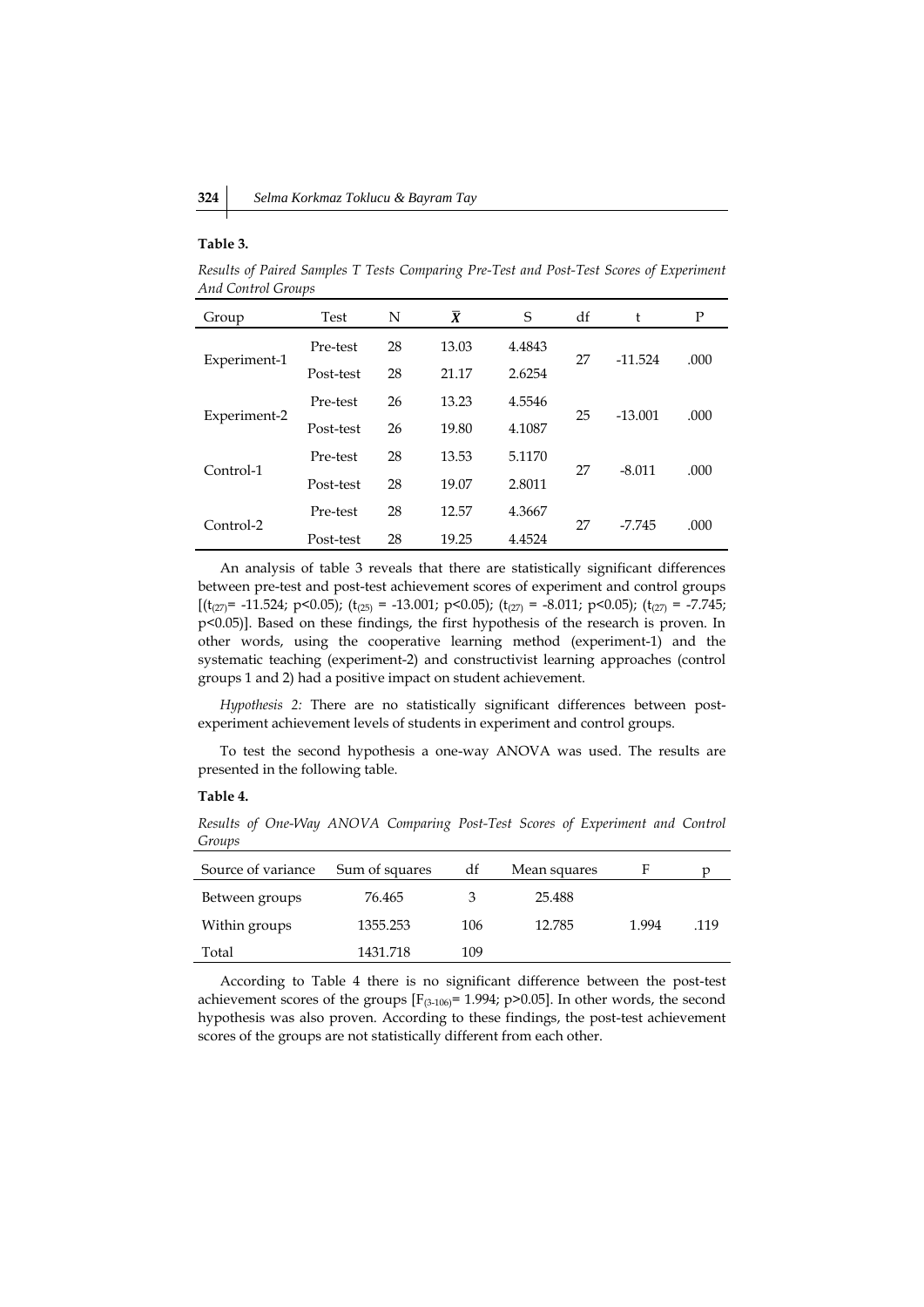*Hypothesis 3:* There are no statistically significant differences between postexperiment achievement levels and knowledge retention levels of students in experiment and control groups.

To test the first hypothesis a paired sample *t* test was used. The results are presented in the following table.

## **Table 5**

*Results of Paired Samples T Tests Comparing Post-Test and Retention Test Scores of Experiment and Control Groups*

| Group        | Test      | N  | $\bar{X}$ | S      | df | t     | P    |
|--------------|-----------|----|-----------|--------|----|-------|------|
|              | Post-test | 28 | 21.17     | 2.6254 |    |       |      |
| Experiment-1 | Retention | 28 | 20.96     | 2.7282 | 27 | .570  | .573 |
|              | Post-test | 26 | 19.80     | 4.1087 |    |       |      |
| Experiment-2 | Retention | 26 | 19.77     | 3.8813 | 25 | .101  | .921 |
|              | Post-test | 28 | 19.07     | 2.8011 |    |       |      |
| Control-1    | Retention | 28 | 18.85     | 3.7978 | 27 | .412  | .684 |
|              | Post-test | 28 | 19.25     | 4.4524 |    |       |      |
| Control-2    | Retention | 28 | 16.60     | 5.2163 | 27 | 3.126 | .004 |

The analysis of Table 5 reveals there are no statistically significant differences between post-test achievement scores and retention test scores of both experiment groups and the control group 1 [ $(t_{(27)}$  = .510; p>0.05);  $(t_{(25)}$  = .101; p>0.05);  $(t_{(27)}$  = .412; p>0.05)], whereas there is a statistically significant difference between post-test achievement scores and retention scores of control group 2 in favor of post-test scores ( $t_{(27)}$ = 3.126; p<0.05). These findings suggest that the third hypothesis of the study is contradicted. In other words, while the teaching approaches used in experiment groups 1 and 2, and control group 1, secured the retention of knowledge the students learned, in control group 2 the constructivist learning approach failed to guarantee the retention of knowledge.

*Hypothesis 4:* There is no statistically significant difference between knowledge retention levels of students in experiment and control groups.

To test the fourth hypothesis a one-way ANOVA was used. The results are presented in the following table.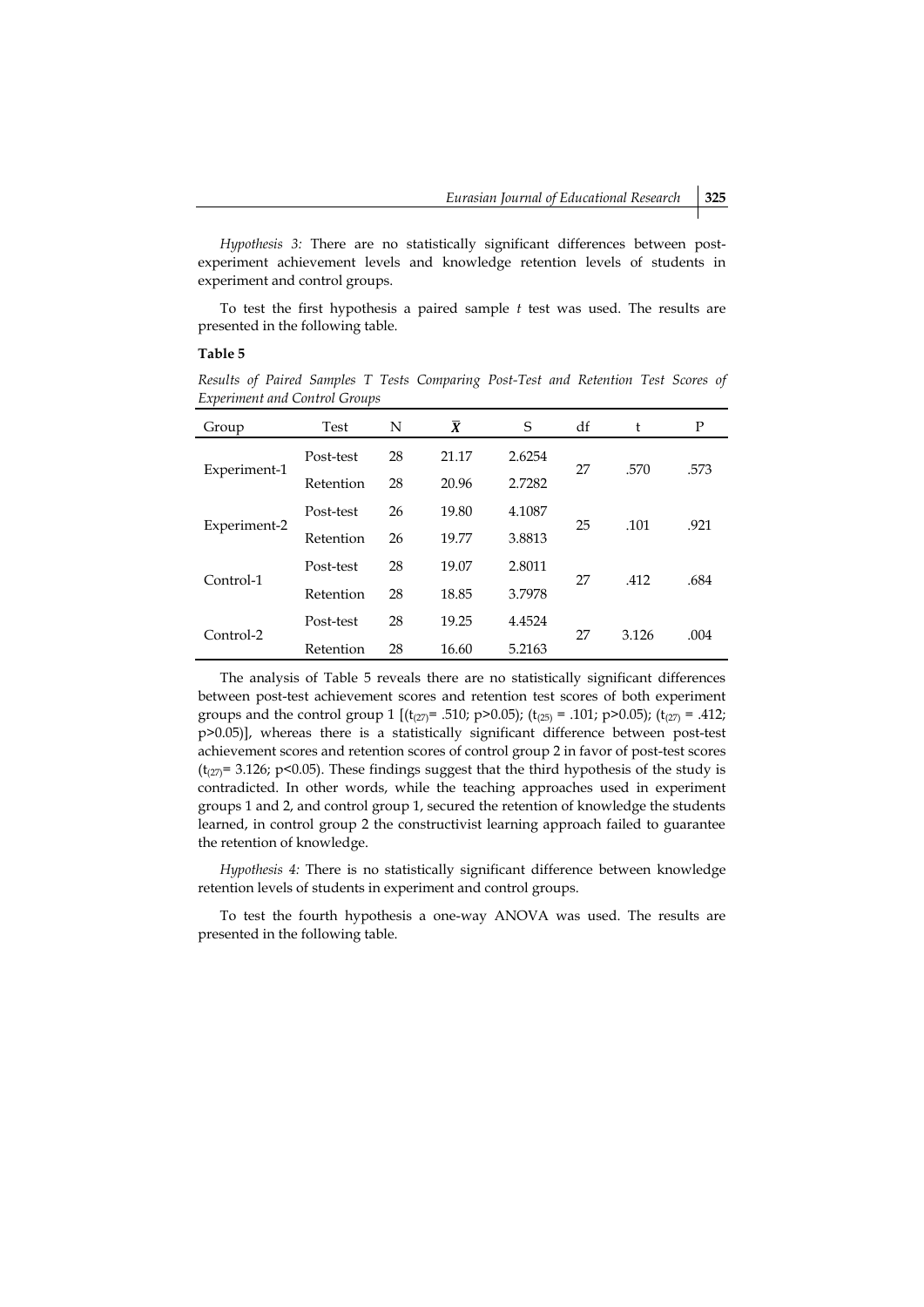#### **Table 6.**

*Results of One-Way ANOVA Comparing Retention Test Scores of Experiment and Control Groups*

| Source of variance | Sum of<br>squares | df  | Mean<br>squares | F     | p    | <b>Difference</b><br>(Scheffe) |
|--------------------|-------------------|-----|-----------------|-------|------|--------------------------------|
| Between groups     | 284.168           | 3   | 94.723          |       |      | $1 - 4$                        |
| Within groups      | 1701.687          | 106 | 16.054          | 5.900 | .001 | $2 - 4$                        |
| Total              | 1985.855          | 109 |                 |       |      |                                |

As seen in Table 6, a significant difference was observed between the retention scores of the experiment and control groups  $[F_{(3-106)} = 5.900; p < 0.05]$ . The post-hoc Scheffe test revealed there are significant differences between experiment group 1 and control group 2, and between experiment group 2 and control group 2, in favor of the experiment groups.

#### **Discussion and Conclusion**

According to the results of the research, there were no significant differences between pre-test scores of the experiment and control groups; i.e., the groups were equivalent in terms of achievement before the experiment.

It was concluded that the cooperative learning method (experiment-1) and the systematic teaching (experiment-2) and constructivist learning approaches (control groups 1 and 2) increased the level of student achievement significantly and positively. The relevant literature also suggests that the cooperative learning method (Karaoglu, 1998; Ozkal, 2000; Celebi, 2006; Eskiturk, 2009; Kus & Karatekin, 2009), systematic teaching (Sonmez, 2001; Kocak, 2004; Memisoglu, 2004; Pas, 2004; Takkac, 2007; Ontas, 2010; Sezginsoy & Akkoyunlu, 2011) and constructivist learning approach (Unal & Celikkaya, 2009) enhances learning success in social studies lessons. Moreover, it was reported that students' academic achievement in other lessons are enhanced through the cooperative learning method (Johnson, Johnson & Scott, 1978; Walker & Crogan, 1998; Johnson, Johnson & Stanne, 2000; Anderson, Mitchell & Osgood, 2005; Adeyemi, 2008) and through the systematic teaching (Alacapinar, 2002; Cetin, 2003; Kapicioglu, 2006; Piji, 2006; Kucukoglu, 2007) and constructivist learning approaches (Karasu & Unlu, 2006; Teyfur, 2010). Thus, it appears that the findings of the present study are in agreement with the results of previous research.

No significant difference was observed between post-test scores of the experiment and control groups. In other words, cooperative learning, systematic teaching, and constructivist learning approaches altogether increase the students' success without any superiority or inferiority to each other.

It was concluded that the cooperative learning method and the systematic teaching and constructivist learning approaches applied in both experiment groups 1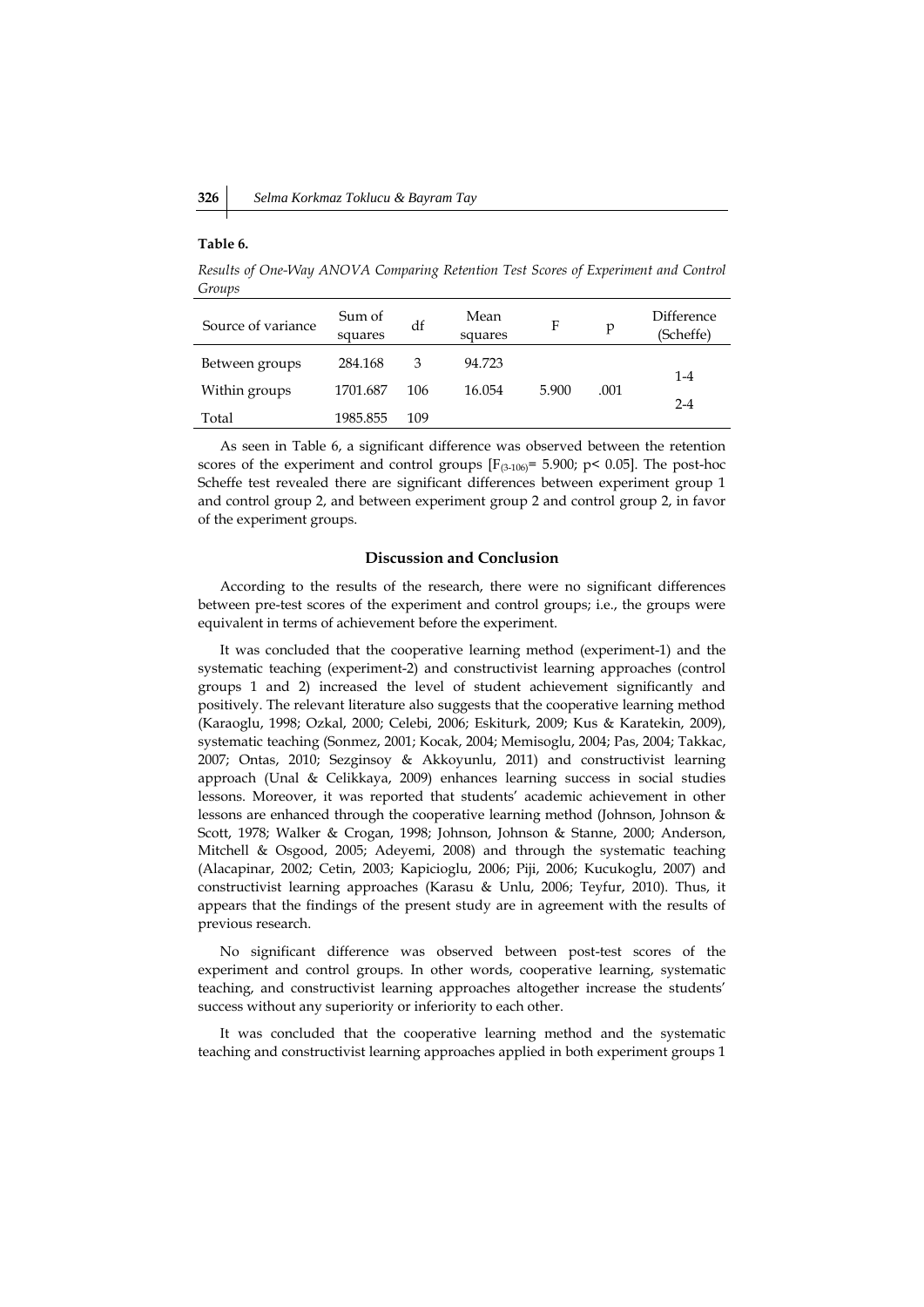and 2, and control group 1, had a positive impact on the retention of the knowledge students learned. However, the constructivist learning approach applied in control group 2 had no significant effect on the retention of the knowledge students learned. The relevant literature suggests that the cooperative learning method (Karaoglu, 1998; Eskiturk, 2009) and the systematic teaching (Sonmez, 2001; Kocak, 2004; Memisoglu, 2004; Pas, 2004; Sezginsoy & Akkoyunlu, 2011) and constructivist learning approaches (Unal & Celikkaya, 2009) had a positive effect on the retention of knowledge in social studies lessons. The failure of the constructivist learning approach to achieve retention of knowledge does not concur with either the results for control group 1 or the results in the literature.

The research also revealed significant differences between the experiment and control groups' scores from retention tests 4 weeks after the completion of treatment. These significant differences were between experiment group 1 (where the cooperative learning method was used) and control group 2 (where the constructivist learning approach was used), and between experiment group 2 (where systematic teaching was used) and control group 2 (where the constructivist learning approach was used) in favor of experiment groups 1 and 2. Karaoglu (1998) and Eskiturk (2009) found that the cooperative learning method was more effective on the retention of academic achievement of the students compared to other methods. Likewise, Sonmez (2001), Alacapinar (2002), Cetin (2003), Kocak (2004), Memisoglu (2004), Pas (2004), Kapicioglu (2006), Piji (2006), and Sezginsoy and Akkoyunlu (2011) also found that systematic teaching was more effective in the retention of the academic achievement of the students compared to other methods. These findings support the findings of the present study. However, it was observed that although the constructivist learning approach achieved long-lasting learning in control group 1, it failed to do so in control group 2. This may stem from several different factors. For example, teachers may be inadequate in applying the constructivist approach in these groups. Furthermore, the fact that the constructivist learning approach was applied by teachers dependant on the teacher guide books (this is just an observation that needs to be investigated and proven) might have created an improper setting of constructivist learning environments.

## *Recommendations*

This study concluded that both the cooperative learning method and systematic teaching were effective in enhancing student achievement and retention in social studies lessons. Based on these results, it is recommended that the cooperative learning method and systematic teaching be used to enhance academic achievement and retention of gains in social studies lessons.

According to the research results, the cooperative learning method and the systematic teaching and constructivist learning approaches were effective in enhancing student achievement and retention in social studies lessons (except for control group 2). Teachers teach social studies lessons - and all other lessons (though this needs research) - following teacher guide books. Based on the results of the present study, it is recommended that in order to enhance academic achievement and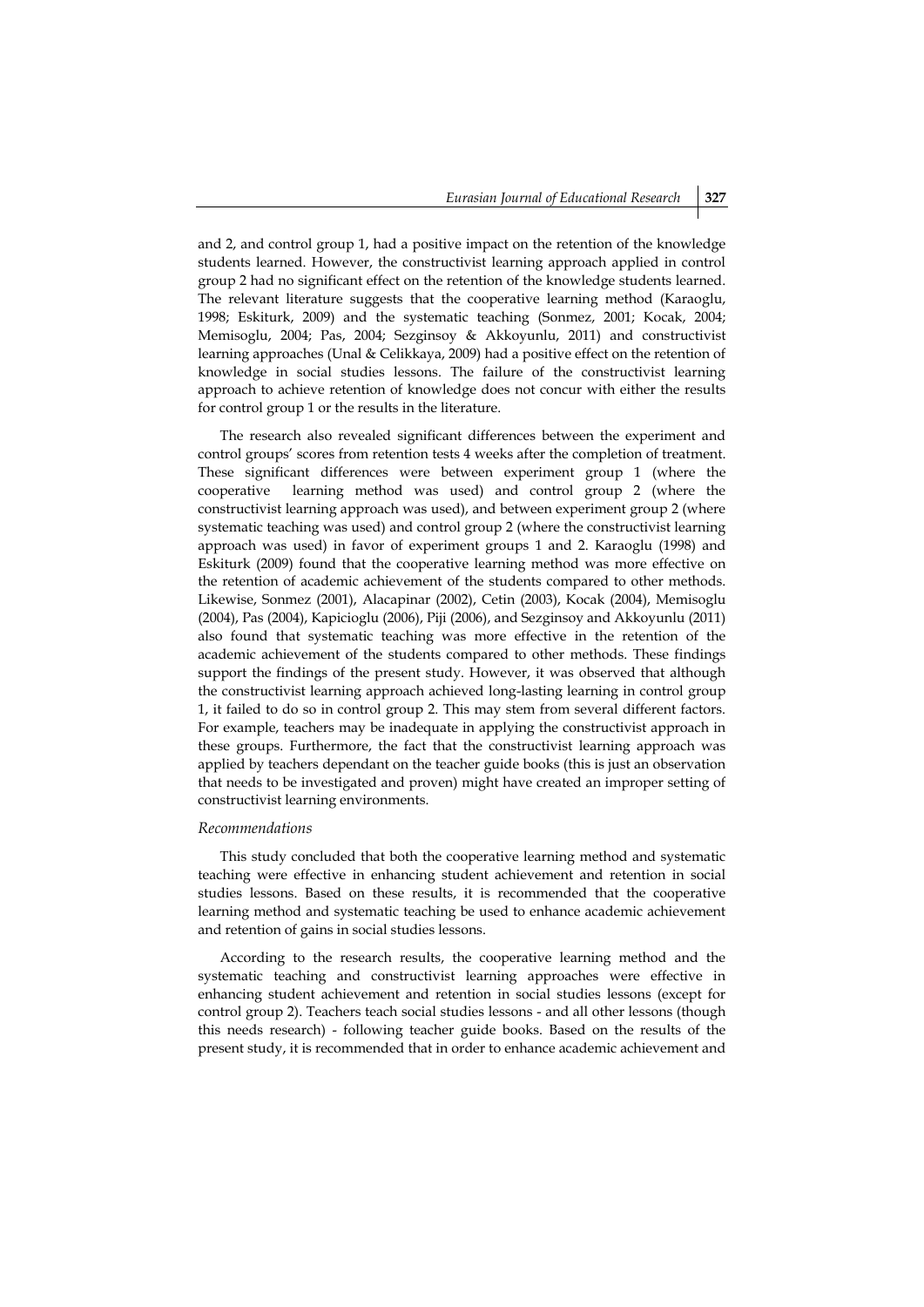retention of gains in social studies lessons, teachers should not confine their lessons only to the activities in the guide books. Insteand, they should use other approaches, strategies, methods, and techniques, especially those using the cooperative learning method and systematic teaching.

It was found that while teaching social studies lessons with the constructivist approach increased achievement and secured retention in control group 1, it only increased achievement and failed to guarantee retention in control group 2. This may be for different reasons, such as the teacher factor. In the present study, lessons in experiment groups were conducted by the researchers, while lessons in control groups were conducted by classroom teachers. In the future, research lessons in experiment and control groups should be conducted by the researcher and the results should be retested.

It was concluded that using systematic teaching was effective in enhancing student achievement and retention in social studies lessons. In this context, considering its contribution to teaching social studies lessons, the systematic teaching approach should be taken into consideration in curriculum development procedures.

In this study five different techniques belonging to the cooperative learning method (combining, ask together learn together, student team achievement parts, learning together, and group inquiry) were used. These techniques were effective in increasing the success and retention of learning in social studies lessons. In future research, these different techniques should be used to determine their impact on learning success and retention. Moreover, the subjects in the teacher guide books that are compatible with cooperative learning be determined, and teachers can be informed in detail about which techniques to use to apply the relevant methods.

One finding of the present study was the failure of the constructivist learning approach in control group 2 to achieve the retention of knowledge. This result suggests that there may be some drawbacks in implementation of constructivism. In this context, it can be said that teachers need some in-service training.

## **References**

- Adeyemi, B.A. (2008). Effects of cooperative learning and problem-solving strategies on junior secondary school students' achievement in social studies. *Electronic Journal of Research in Educational Psychology,* 6, 691-708.
- Alacapinar, F.G. (2002). Effect of programmed instruction on achievement and retention. *Eurasian Journal of Educational Research,* 9, 172-185.
- Anderson, W.L., Mitchell, S.M., & Osgood, M.P. (2005). Comparison of student performance in cooperative learning and traditional lecture-based biochemistry classes. *Biochemistry and Molecular Biology Education*, 33, 387-393.
- Brooks, M.G., & Brooks, J.G. (1999). The constructivist classroom. *Educational Leadership,* 57(3), 18-24.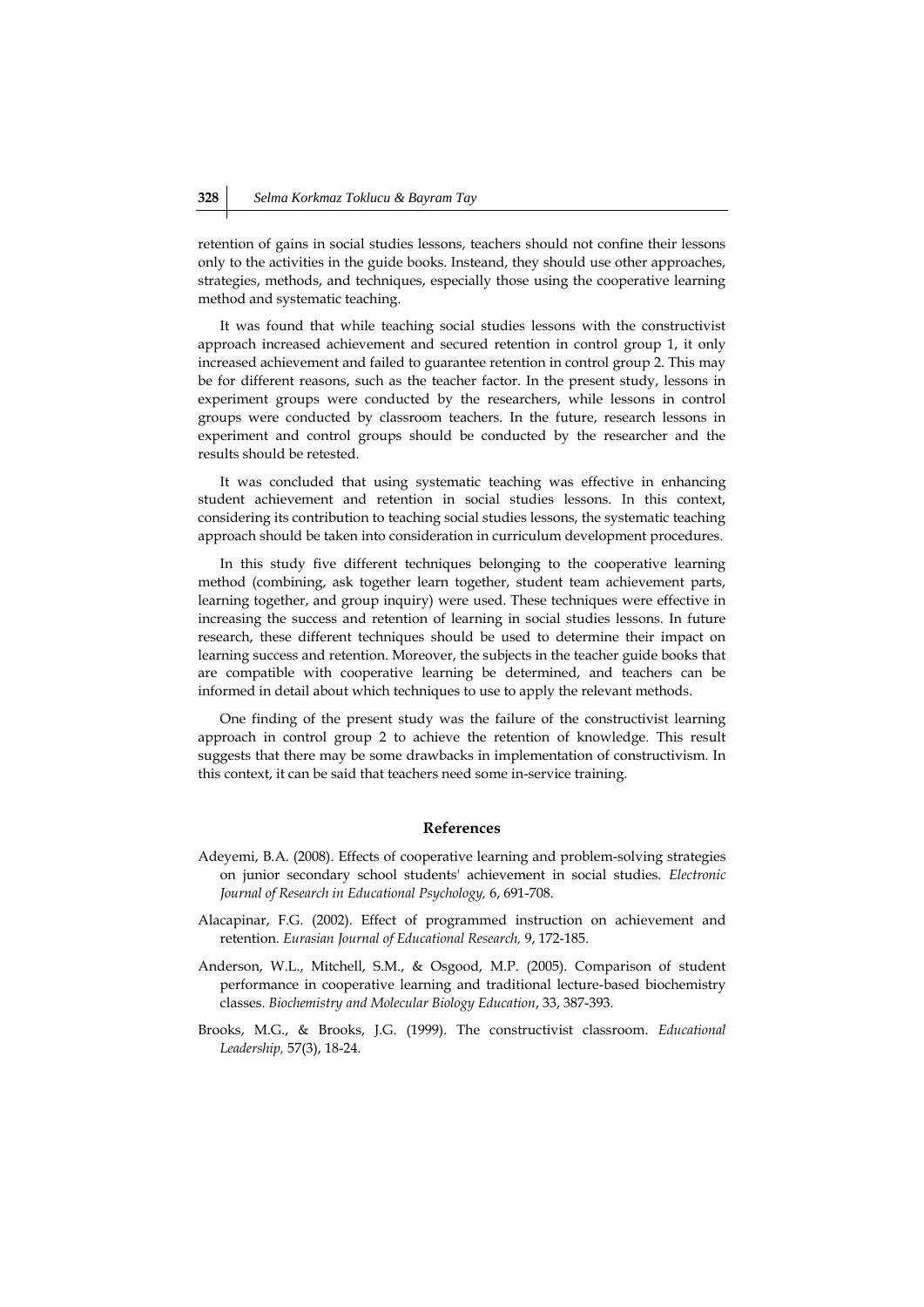- Buyukozturk, S., Kilic Cakmak, E., Akgun, O.E., Karadeniz, S., & Demirel, F. (2010). *Bilimsel arastirma yontemleri* [Scientific research methods]. Ankara: Pegem Akademi.
- Cooperstein, S. E., & Kocevar-Weidinger, E. (2004). Beyond active learning: A constructivist approach to learning. *Reference Services Review,* 32(2), 141-148.
- Celebi, C. (2006). *The Effect of cooperative learning based to constructive approach to students achievement and attitudes at primary school 5th year social studies lesson.*  Unpublished master dissertation. Selcuk University, Konya.
- Cetin, K. (2003). *The evaluation of teaching the unit of Ataturk's life in Turkish revolutionary history and the lesson of Ataturkculuk according to the programmed learning at primary education with pupils of grade 8.* Unpublished master dissertation. Abant Izzet Baysal University, Bolu.
- Eskiturk, M. (2009). *The effect of cooperative learning activities which take the base critical thinking ability to academic success in social science lesson.* Unpublished master dissertation. Canakkale Onsekiz Mart University, Canakkale.
- Jonson, D.W., Johnson, R.T., & Holubec, E.J. (1992). *Advanced cooperative learning*. Edina, Minnesota: Interaction Book Company.
- Johnson D.W., Johnson R.T., & Scott, L. (1978). The Effects of cooperative and individualized instruction on student attitudes and achievement. *The Journal of Social Psychology*, 104, 207-216.
- Johnson, D.W., & Johnson R.T. (1999). Making cooperative learning work. *Theory into Practice,* 38(2), 67-73.
- Johnson D.W., Johnson R.T., & Smith, K.A. (1998). Cooperative learning returns to college: What evidence is there that it works? *Change,* 20(4), 26-35.
- Johnson D.W., Johnson R.T., & Stanne, M.B. (2000). Cooperative learning methods: A meta-analysis. [http://www.tablelearning.com/uploads/File/ EXHIBIT-B. pdf](http://www.tablelearning.com/uploads/File/%20EXHIBIT-B.%20pdf%20adresinden%2017.%2005)  [\(accessed May 5, 2012\).](http://www.tablelearning.com/uploads/File/%20EXHIBIT-B.%20pdf%20adresinden%2017.%2005)
- Kapicioglu, M.O.K. (2006). *The effectiveness of the systematic teaching.* Unpublished doctoral dissertation. Hacettepe University, Ankara.
- Karaoglu, I.B. (1998). *The Effects of traditional teaching methods and cooperative learning on student achievement, retention and classroom management.* Unpublished doctoral dissertation. Dokuz Eylul University, İzmir.
- Karasu, Z., & Unlu, M. (2006). The effect of achievement academic of constructive method in geography education. *Marmara Geographical Review,* 12, 105-128.
- Kocak, M. (2004). *The Effects of programmed education on retention and students' attitude towards the in the course and effectiveness of social science.* Unpublished master dissertation. Abant İzzet Baysal University, Bolu.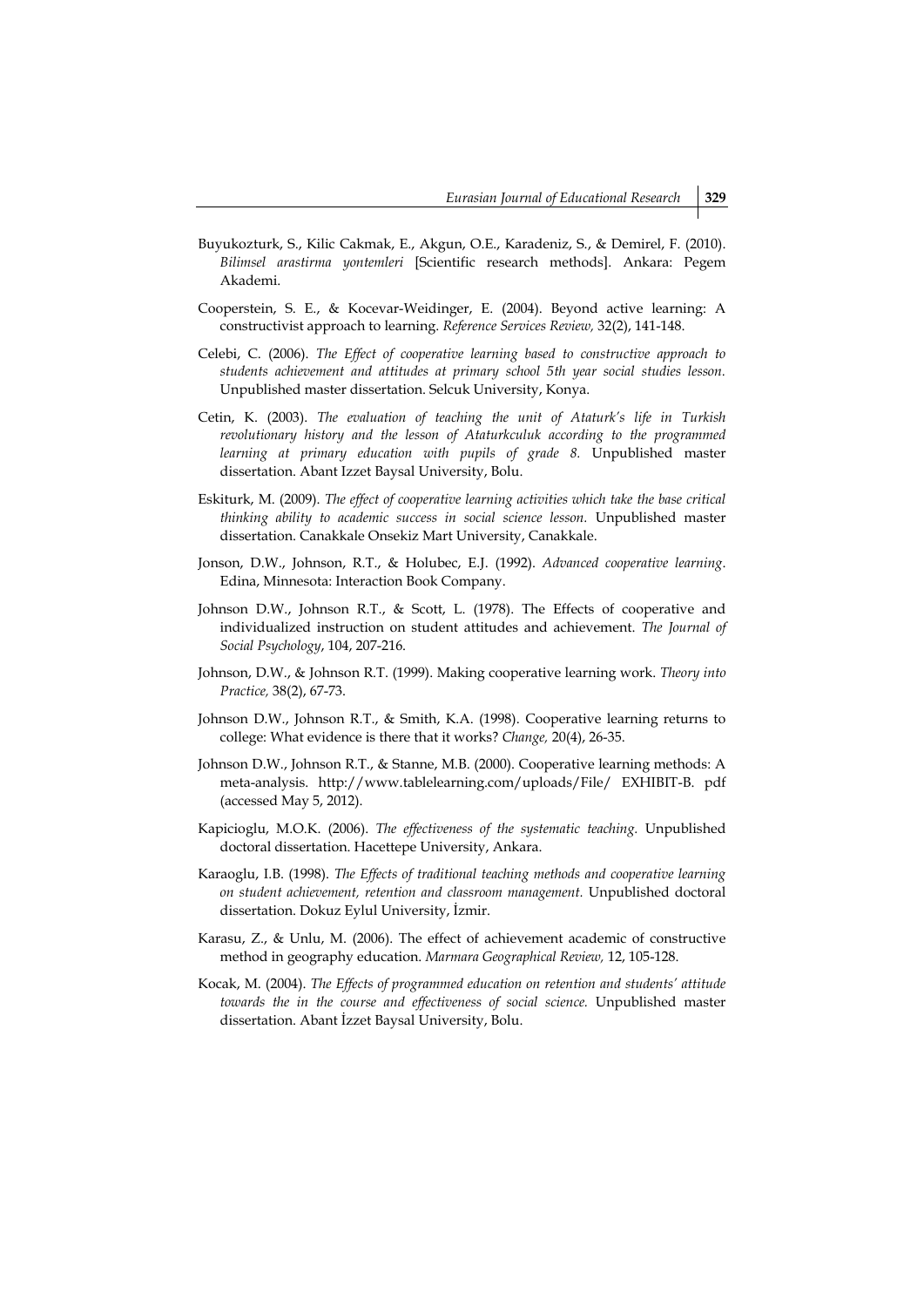- Kus, Z., & Karatekin, K. (2009). Isbirligine dayali ogrenmenin sosyal bilgiler dersinde akademik basari uzerine etkisi [Effects of cooperative learning on academic achievement in social studies lesson]. *Uludag Universitesi Egitim Fakultesi Dergisi*, 2, 589-604.
- Kucukoglu, A. (2007). *The effect of systematic instruction on students' achievement.* Unpublished doctoral dissertation. Ataturk University, Erzurum.
- Law, Y. (2008). Effects of cooperative learning on second graders learning from text. *Educational Psychology*, 28, 567-582.
- Memisoglu, H. (2004). The effect of programmed teaching on students' achievement and retention scores of social sciences geographical subjects at primary schools. *Eurasian Journal of Educational Research,* 16, 128-137.
- Muijs, D. (2004). *Doing quantitative research in education*. London: Sage Publications.
- Ontas, T. (2010). *Effectiveness of the differences between systematic learning and constructivist approach on the student achievement in elementary social studies course.*  Unpublished master dissertation. Hacettepe University, Ankara.
- Ozkal, N. (2000). *The effects of cooperative learning and traditional teaching methods on social studies self-concept, attitudes and achievement.* Unpublished doctoral dissertation. Dokuz Eylul University, İzmir.
- Pas, A.K. (2004). *Determining teaching of unit of how to reach the Republic as a programmed teaching at five class of social science lesson.* Unpublished master dissertation. Abant Izzet Baysal University, Bolu.
- Perkins, D. (1999). The many faces of constructivism. *Educational Leadership*, 57 (3), 6- 11.
- Piji, D. (2006). *The Effects of the accompaniment course program developed in accordance with the systematic technique on academic success, attitude, competence perception and permanence*. Unpublished doctoral dissertation. Marmara University, İstanbul.
- Richardson, V. (2003). Constructivist pedagogy. *Teachers College Record,* 105(9), 1623- 1640.
- Sezginsoy, B., & Akkoyunlu, B. (2011). Effectiveness of systematic instruction on the achievement of history consciousness in social sciences course. *H.U. Journal of Education,* 41, 411-422.
- Smerdon, B.A., Burkam, D.T., & Lee, V.E. (1999). Access to constructivist and didactic teaching: who gets it? Where is it practiced? *Teachers College Record,* 100 (1), 5-34.
- Sonmez, V. (2001). *Program gelistirmede ogretmen el kitabi* [Curriculum Development Teacher's Handbook]. Ankara: Ani Yayincilik.
- Sonmez, V. (2004). *Dizgeli egitim* [Systematic teaching]. Ankara: Ani Yayincilik.
- Sonmez, V. (2010). *Sosyal bilgiler ogretimi* [Teaching social studies]. Ankara: Ani Yayincilik.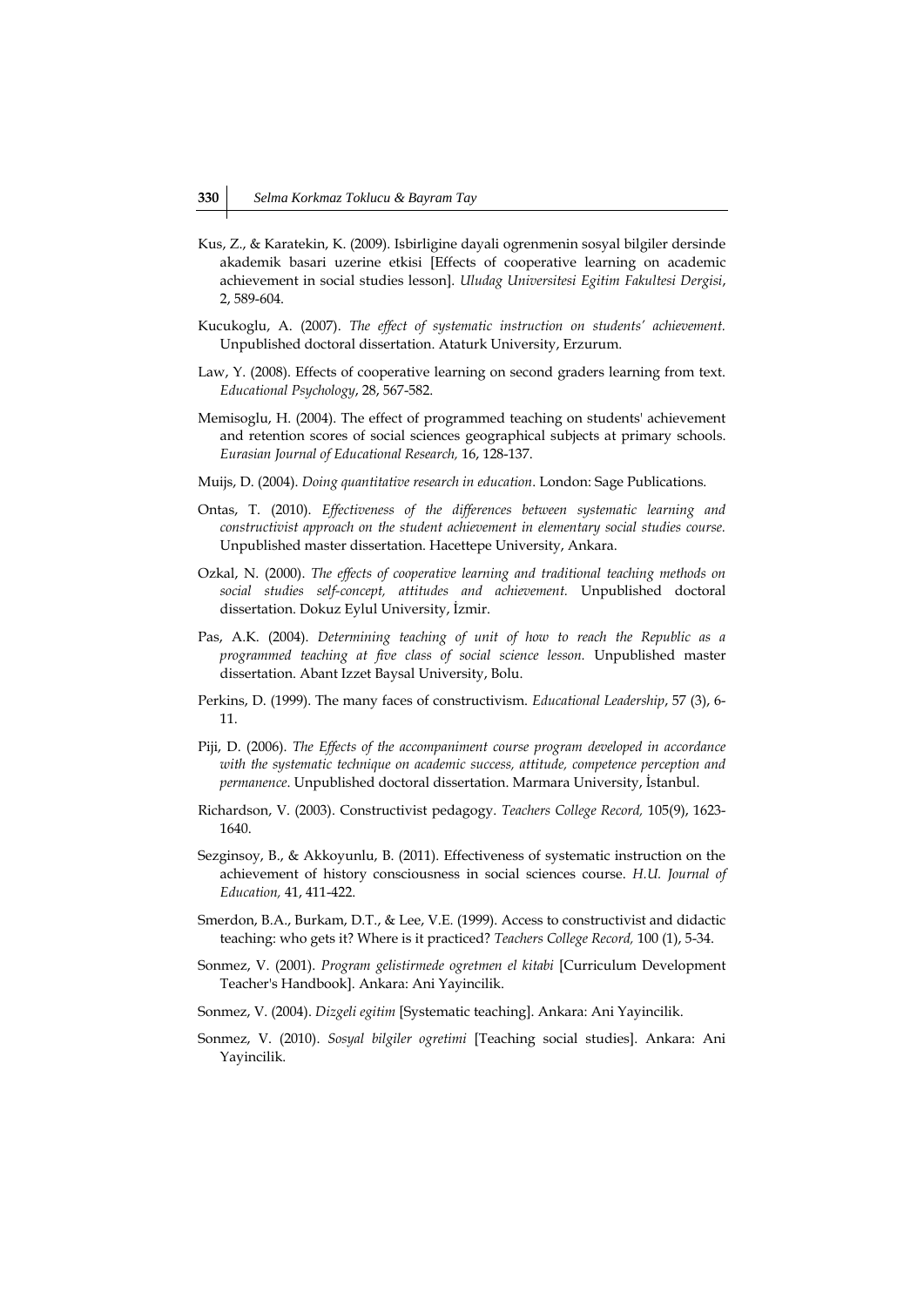- Takkac, A. (2007). *Effectiveness of systematic learning on the achievement of fifth year primary school students in social studies course*. Unpublished master dissertation. Hacettepe University, Ankara.
- Teyfur, E. (2010). The effect of computer aided learning environments organized according to constructivist perception on student success and their attitude towards 9th grade geography class. *Journal of Kirsehir Education Faculty,* 11 (3), 85- 106.
- Unal, C., & Celikkaya, T. (2009). The effect of constructive approach on success, attitude and permanency at the social sciences teaching (5th class example). *Journal of Graduate School of Social Sciences,* 13(2), 197-212.
- [Unal, M. \(2010\). The Relationship between meta-cognitive learning strategies and](http://www.iojes.net/userfiles/Article/IOJES_296.pdf)  academic success of university [students \(Ahi evran university](http://www.iojes.net/userfiles/Article/IOJES_296.pdf)  sample). *[International Online Journal of Educational Sciences](http://www.iojes.net/userfiles/Article/IOJES_296.pdf)*, 2 (3), 840-864.
- Walker, I., & Crogan, M. (1998). Academic performance, prejudice, and the jigsaw classroom: new pieces to the puzzle. *Journal of Community & Applied Social Psychology*, 8, 381-393.
- Wheatley, G.H. (1991). Constructivist perspectives on science and mathematics learning. *Science Education,* 75 (1), 9-21.
- Yildirim, A., & Simsek, H. (2011). *Sosyal bilimlerde nitel arastirma yontemleri*  [Qualitative research methods in social sciences]. Ankara: Seckin Yayincilik.

## **İşbirlikli Öğrenme Yöntemi ve Dizge Eğitimin Sosyal Bilgiler Dersinde Öğrencilerin Başarısına ve Bilgilerinin Kalıcılığına Etkisi**

## **Atıf**:

Korkmaz Toklucu, S., & Tay, B. (2016). The effect of cooperative learning method and systematic teaching on students' achievement and retention of knowledge in social studies lesson. *Eurasian Journal of Educational Research*, 66, 315-334 http://dx.doi.org/10.14689/ejer.2016.66.18

## **Özet**

*Problem Durumu:* Yapılandırmacı anlayışa göre hazırlanan sosyal bilgiler dersinde etkili öğrenme ve öğretmeyi sağlayacak pek çok strateji, yöntem ve teknik bir arada kullanılabilmektedir. Yapılandırmacı anlayış aktif öğrenme süreçlerini kapsamaktadır. Aktif öğrenme yaklaşımlarından biri işbirlikli öğrenme ve bir diğeri de dizgeli eğitim olabilir. Yapılandırmacı öğrenme yaklaşımı, işbirlikli öğrenme yöntemi ve dizgeli eğitimin temelde öğrencilerin farklı etkinlikler yoluyla ve öğrenme etkinliklerine katılımlarıyla bilgiye ulaşabilecekleri, ulaşabildikleri bilgileri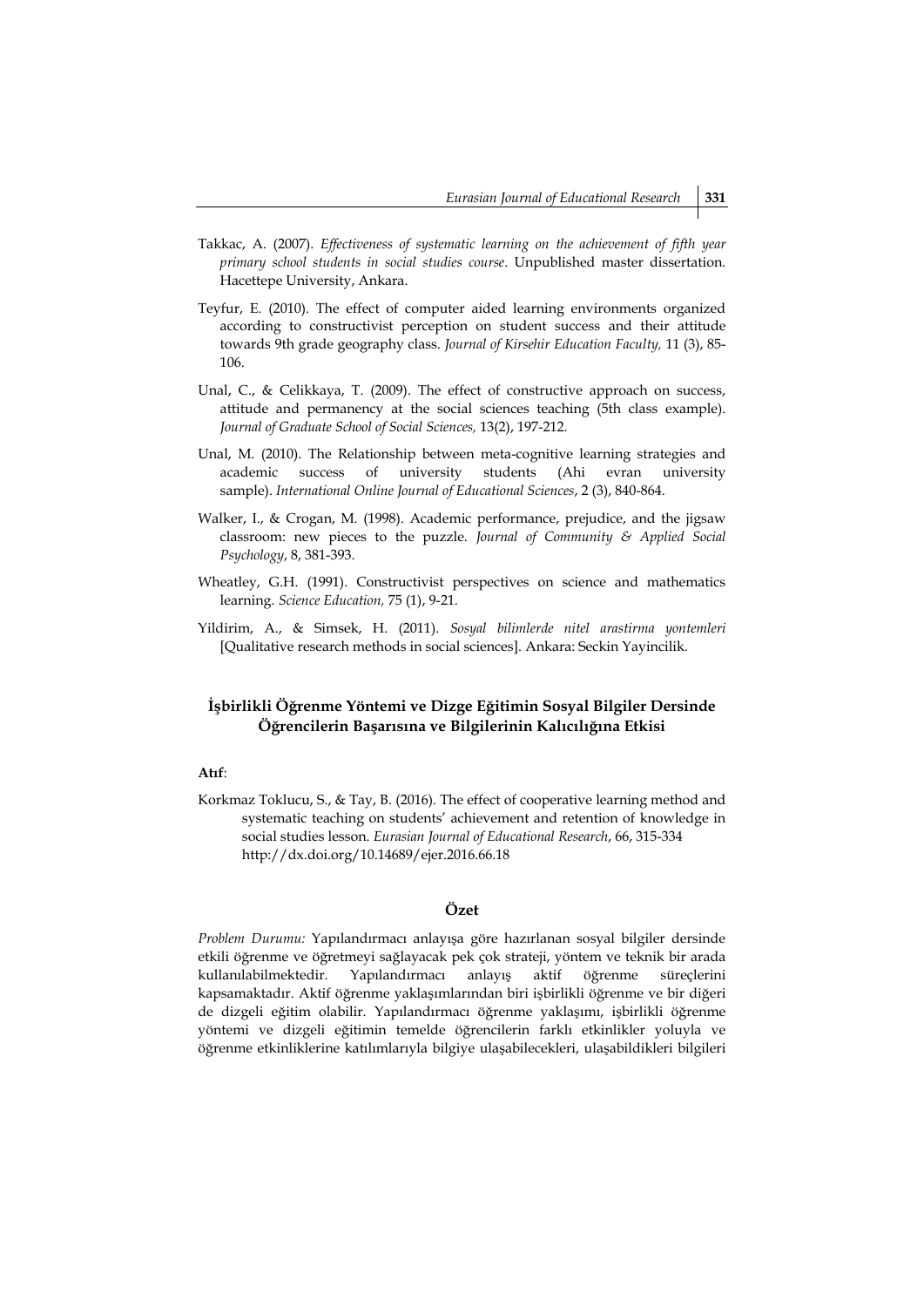bu yollarla kalıcı hale getirebilecekleri varsayılmaktadır. Bununla birlikte öğrenme ortamlarının farklı strateji, yöntem ve tekniklerle zenginleştirilmesinin öğrenmeyi olumlu yönde etkilediği düşüncesinden hareketle yapılandırmacı öğrenme yaklaşımının, işbirlikli öğrenme yönteminin ve dizgeli eğitimin bu bağlamda etkili olabileceği düşünülmektedir.

Bu araştırma ile yapılandırmacı öğrenme yaklaşımı, işbirlikli öğrenme yöntemi ve dizgeli eğitimin öğrenci başarısına ve bilginin kalıcılığına etkisinin karşılaştırılmasının eğitim öğretim açısından önemli olduğu düşünülmüştür. Bu karşılaştırma ile Sosyal Bilgiler derslerinin sadece öğretmen kılavuz kitaplarında yer alan etkinliklerle değil işbirlikli öğrenme yöntemi ve dizgeli eğitim gibi öğrencilere farklı aktiviteler yapmaya ve böylelikle öğrenilenlerin kalıcılığını artırmaya dönük etkinliklere yer verilmesi gerekliliği bir kez daha gözler önüne serilmesi düşünülmüştür. Araştırmanın sonuçlarının, Sosyal Bilgiler öğretiminin daha etkili ve verimli olmasına katkıda bulunacağı ve yapılacak araştırmalara kaynaklık edebileceği düşünülmektedir.

*Araştırmanın Amacı:* Bu araştırmada işbirlikli öğrenme yöntemi, dizgeli eğitim ve yapılandırmacı öğrenme yaklaşımına göre öğrenim gören 4. sınıf öğrencilerinin Sosyal Bilgiler dersinde "Yaşadığımız Yer" ünitesiyle ilgili başarı ve bilgilerinin kalıcılık düzeyleri arasında istatistiksel olarak anlamlı düzeyde bir farklılık olup olmadığı betimlenmeye çalışılmıştır. Bu temel amaç doğrultusunda aşağıdaki hipotezler test edilmiştir:

1. İşbirlikli öğrenme yöntemi (deney-1), dizgeli eğitim (deney-2) ve yapılandırmacı öğrenme yaklaşımlarına (kontrol-1 ve kontrol-2) göre öğrenim gören öğrencilerinin deneysel işlem öncesi ve sonrası başarı düzeyleri arasında istatistiksel olarak anlamlı düzeyde bir farklılık vardır.

2. Deney ve kontrol gruplarında öğrencilerinin deneysel işlem sonrası başarı düzeyleri arasında istatistiksel olarak anlamlı düzeyde bir farklılık yoktur.

3. Deney ve kontrol gruplarında öğrencilerinin son test başarıları ile edindikleri bilgilerin kalıcılık düzeyleri arasında istatistiksel olarak anlamlı düzeyde bir farklılık yoktur.

4. Deney ve kontrol gruplarında öğrencilerinin edindikleri bilgilerin kalıcılık düzeyleri arasında istatistiksel olarak anlamlı düzeyde bir farklılık yoktur.

*Araştırmanın Yöntemi:* Araştırmanın modeli öntest-sontest kontrol gruplu deneysel desendir. Deney-1 grubunda işbirlikli öğrenme yöntemi, deney-2 grubunda dizgeli eğitim, kontrol-1 ve kontrol-2 grubunda ise yapılandırmacı öğrenme yaklaşımı uygulanmıştır. Deney ve kontrol gruplarında toplam 110 öğrenci yer almış ve verilerin çözümlenmesinde bağımlı gruplar t testi ve tek yönlü varyans analizinden yararlanılmıştır.

*Araştırmanın Bulguları:* Araştırma sonunda elde edilen bulgulara göre, işbirlikli öğrenme yöntemi, dizgeli eğitim ve yapılandırmacı öğrenme yaklaşımlarının öğrencilerin akademik başarılarını artırmada etkili olduğu tespit edilmiştir. Deney ve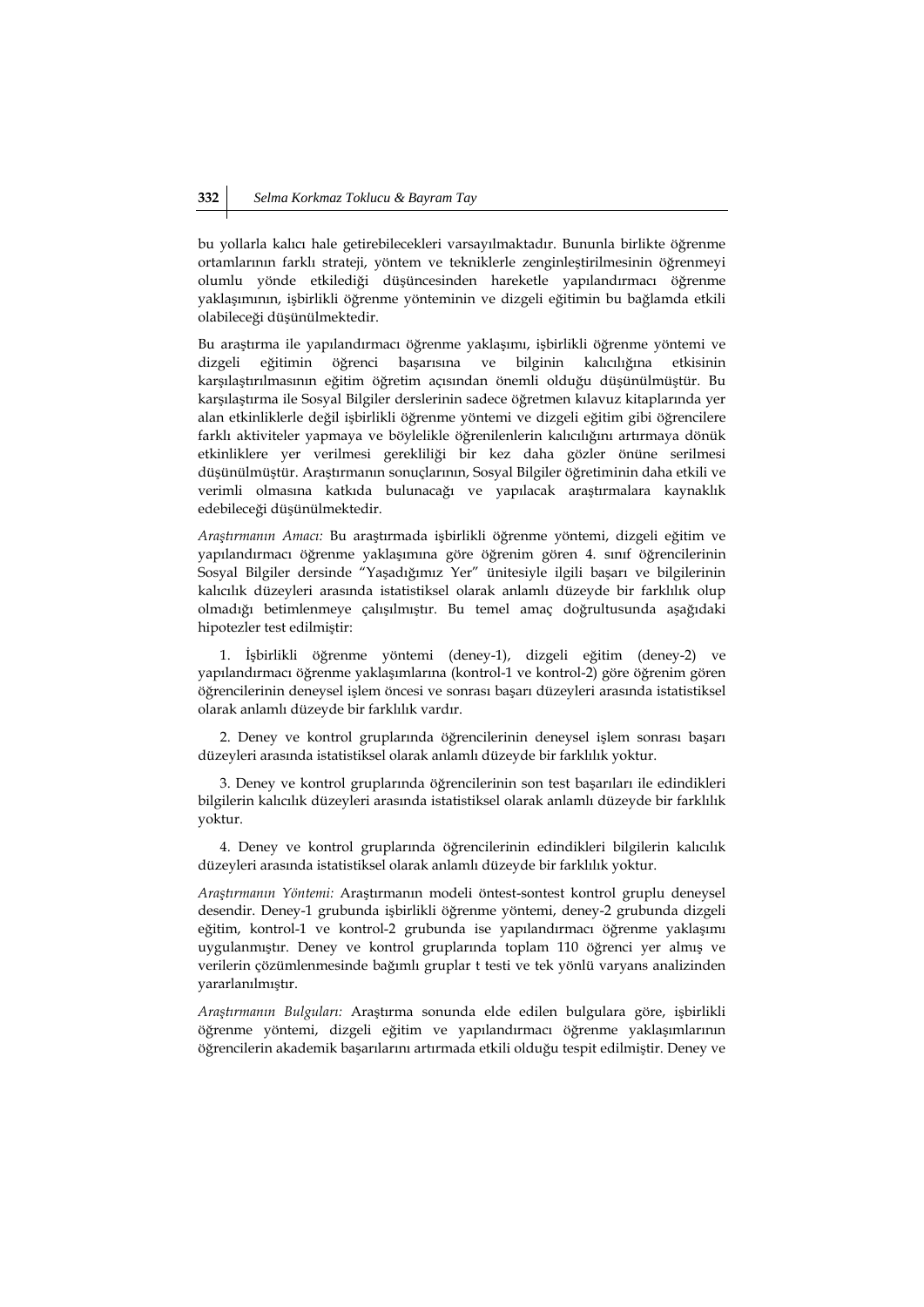kontrol gruplarının akademik başarı son test puanlarının birbirinden anlamlı düzeyde farklı olmadığı bulgulanmıştır. İşbirlikli öğrenme yöntemi, dizgeli eğitim ve yapılandırmacı öğrenme yaklaşımlarının (kontrol-1) öğrencilerin edindikleri bilginin kalıcılığını sağlamada etkili olduğu ancak kontrol-2 grubunda öğrencilerin edindikleri bilginin kalıcılığını sağlamada etkili olmadığı tespit edilmiştir.

*Araştırmanın Sonuçları ve Önerileri:* Araştırmada işbirlikli öğrenme yöntemi (deney-1), dizgeli eğitim (deney-2) ve yapılandırmacı öğrenme yaklaşımlarının (kontrol-1 ve kontrol-2) öğrencilerin akademik başarılarını anlamlı ve olumlu düzeyde artırdığı, deney ve kontrol gruplarının sontest toplam puanları arasında anlamlı bir farklılık olmadığı tespit edilmiştir. Bir başka ifade ile işbirlikli öğrenme, dizgeli eğitim ve yapılandırmacı öğrenme yaklaşımları öğrenci başarısını olumlu düzeyde artırırken kendi aralarında öğrenci başarısını artırmada anlamlı düzeyde üstünlükleri ya da eksiklikleri bulunmamaktadır.

Bu araştırmada her iki deney grubu ve kontrol-1 grubunda uygulanan işbirlikli öğrenme yöntemi, dizgeli eğitim ve yapılandırmacı öğrenme yaklaşımlarının öğrencilerin edindikleri bilgilerin kalıcılığında olumlu düzeyde etkili olduğu sonucuna ulaşılmıştır. Fakat kontrol-2 grubunda uygulanan yapılandırmacı öğrenme yaklaşımının öğrencilerin edindikleri bilgilerin kalıcılığında etkili olmadığı tespit edilmiştir. Bununla birlikte, deney ve kontrol gruplarına deneysel işlemler bittikten 4 hafta sonra uygulanan kalıcılık testinden grupların aldıkları toplam puanlar arasında anlamlı bir fark olduğu sonucuna ulaşılmıştır. Bu anlamlı fark işbirlikli öğrenme yönteminin uygulandığı deney-1 grubu ile yapılandırmacı öğrenme yaklaşımının uygulandığı kontrol-2 ve dizgeli eğitimin uygulandığı deney-2 grubu ile yapılandırmacı öğrenme yaklaşımının uygulandığı kontrol-2 grupları arasında deney-1 ve deney-2 grupları lehine olmuştur.

Araştırmada hem işbirlikli öğrenme yöntemi hem dizgeli eğitim hem de yapılandırmacı öğrenme yaklaşımı Sosyal Bilgiler dersinde öğrencilerin başarılarını ve öğrenilenlerin kalıcılığını artırmada (kontrol-2 grubu hariç) etkili olduğu sonucuna ulaşılmıştır. Bu sonuçtan hareketle Sosyal Bilgiler dersi öğretiminde başarıyı artırmada ve öğrenilenlerin kalıcılığını sağlamada yapılandırmacı öğrenme yaklaşımının yanında işbirlikli öğrenme yöntemi ve dizgeli eğitim kullanılabilir.

Araştırma sonucuna göre kontrol-2 grubunda yapılandırmacı öğrenme yaklaşımı öğrenilenlerin kalıcılığını artırmada etkili olmamıştır. Bir araştırma sonucuna ihtiyaç duyulmakla birlikte öğretmenlerin tüm derslerde olduğu gibi Sosyal Bilgiler dersinde de öğretmen kılavuz kitaplarına bağlı kalarak ders işledikleri gözlenmekte ve bilinmektedir. Araştırma sonucuna bağlı olarak öğretmenlerin Sosyal Bilgiler dersinde sadece öğretmen kılavuz kitaplarında yer alan etkinliklerle sınırlı kalmayıp başta işbirlikli öğrenme ve dizgeli eğitim olmak üzere farklı anlayış, yaklaşım, yöntem ve teknikleri kullanmaları önerilebilir. Kontrol 2 grubunda ortaya çıkan bu durumun farklı nedenleri olabilir. Bu durumun bir nedeni olarak öğretmen faktörü düşünülebilir. Bu araştırmada deney gruplarında dersler araştırmacı tarafından, kontrol gruplarında ise sınıf öğretmenleri ile yürütülmüştür. Yapılacak diğer araştırmalarda deney ve kontrol gruplarında araştırmacı tarafından dersler